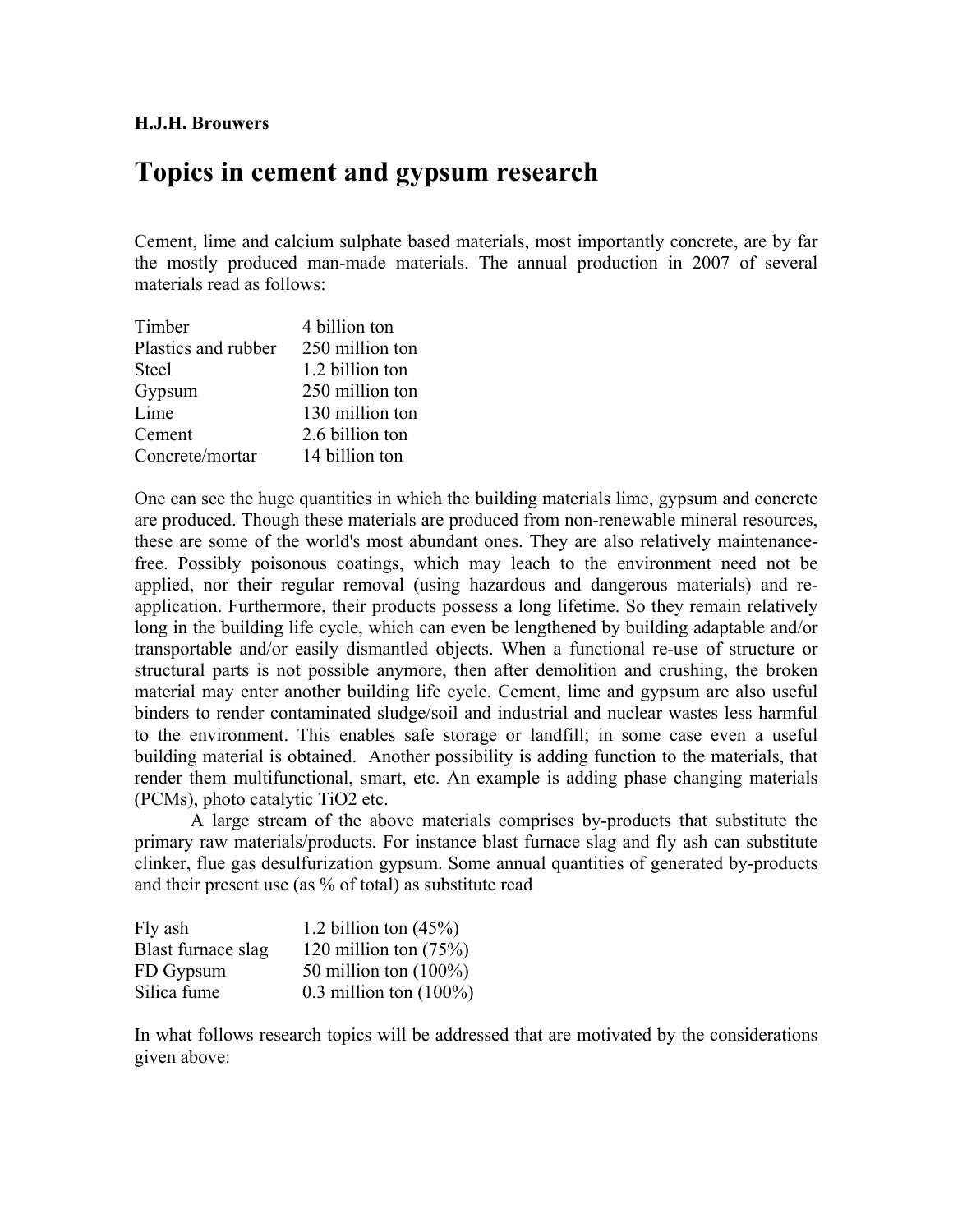- Cement hydration;
- Self-Compacting Concrete;
- Earth-moist concrete;
- Self-cleaning/air purifying concrete;
- Durability of concrete
- Gypsum (plasterboard) technology

In order to reach the set goals, the *leitmotiv* in all researches (the so-called "research approach") comprises *mineral oxide engineering* and *particle size engineering*. Next these topics are discussed in more detail.

## **Microstructure development**

Knowledge of microstructure development is necessary for the development of cement and calcium sulphate recipes ("mineral oxide engineering") and assessing the macroscopic properties of minerally bound products.

The first step in this hydration research concerned the reactions and numerical simulation of ordinary Portland cement (OPC). Based on the water retention data provided by Powers and Brownyard (1948), the hydration reactions of the five major clinker phases (C<sub>3</sub>S, C<sub>2</sub>S, C<sub>3</sub>A, C<sub>4</sub>AF and  $\overline{C}$ ) and their hydration products were quantified (Brouwers (2004, 2005). For the numerical simulation of the hydration reactions and the pore water composition, a 3-D simulation model (CEMHYD3D) from NIST was adopted and extended (Van Eijk (2001), Brouwers and Van Eijk (2003)). The next step in the research comprised the inclusion of slags and hemi-hydrates in the hydration model.

## *Slag-blended cement hydration*

A reaction model for blended cement containing various amounts of slag is established based on stoichiometric calculations, which are valid for alkali-activated slag as well (Chen and Brouwers (2007a, 2007b), Chen (2007)). The model correlates the compositions of the unhydrated slag-blended cement, i.e. the mineral compositions of the slag and Portland cement clinker, and their blending proportions, with the quantities and compositions of the hydration products.



Figure 1 Predicted and measured C/S ratio in C-S-H versus slag proportions in blended cement (experimental data from Richardson and Groves (1992), ratio of the slag/clinker hydration degrees is 0.7,  $w/b = 0.4$ ).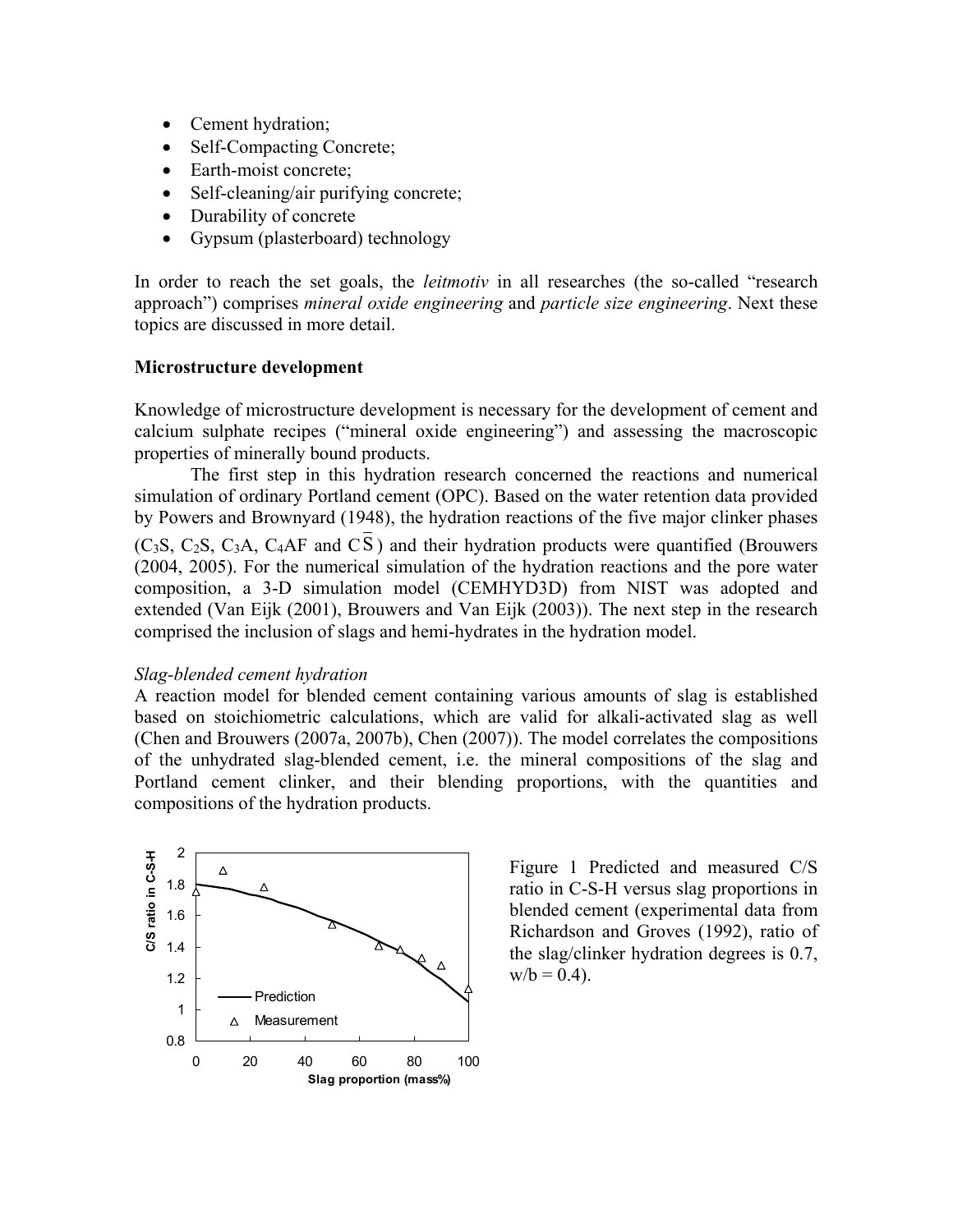The model is validated with measurements in a series of experiments investigating slagblended cements with various ingredients. The predicted composition of the main hydration product, C-S-H is compared with the measured values in experiments, and good agreement is observed (Figure 1).

The microstructure development of the hydrating slag cement paste is also simulated with the theoretical model. The volume fractions of products in the paste after 1 year hydration with different slag proportions are presented in Figure 2. C-S-H can be seen to be the dominant phase in the paste in volume for all slag proportions. Its fraction is approximately constant, about 40 percent of the paste. The volume fraction of ettringite (AFt) is approximately constant as well. A remarkable reduction of the CH fraction is observed with increasing slag proportions.



The reaction model for slag-blended cement reaction is incorporated into the 3-D computer model CEMHYD3D (Chen (2007)). The types of reaction products, their quantities and properties can be computed for the conditions that govern their hydration state (such as relative humidity and temperature). Factors influencing the microstructure development are investigated with the computer model, including: (1) the composition and PSD of Portland cement and gypsum (if present), (2) the composition and PSD of slag (3) proportion of slag in the paste, (4) water/binder ratio, (5) curing condition and (6) the slag reactivity. Some properties of the microstructure, such as porosity, CH content and the composition of the main hydration product (C-S-H) are predicted (Chen (2007), Chen et al. (2007), Chen and Brouwers (2008)).

#### *Hemi-hydrates*

Recently, CEMHYD3D has been extended with several additional possibilities which enable the hydration of particles smaller than 1  $\mu$ m and the hydration of hemi-hydrates to gypsum (as ultimate product), designated as multi-scale and multi-time features. Multiscale gives the user the possibility to investigate the hydration of a cement- or gypsumbased material at several different 'system resolutions'. The system resolution determines the smallest particle size in the system. The system resolution is important for digitized hydration model, because particles smaller than the voxel size cannot be represented. So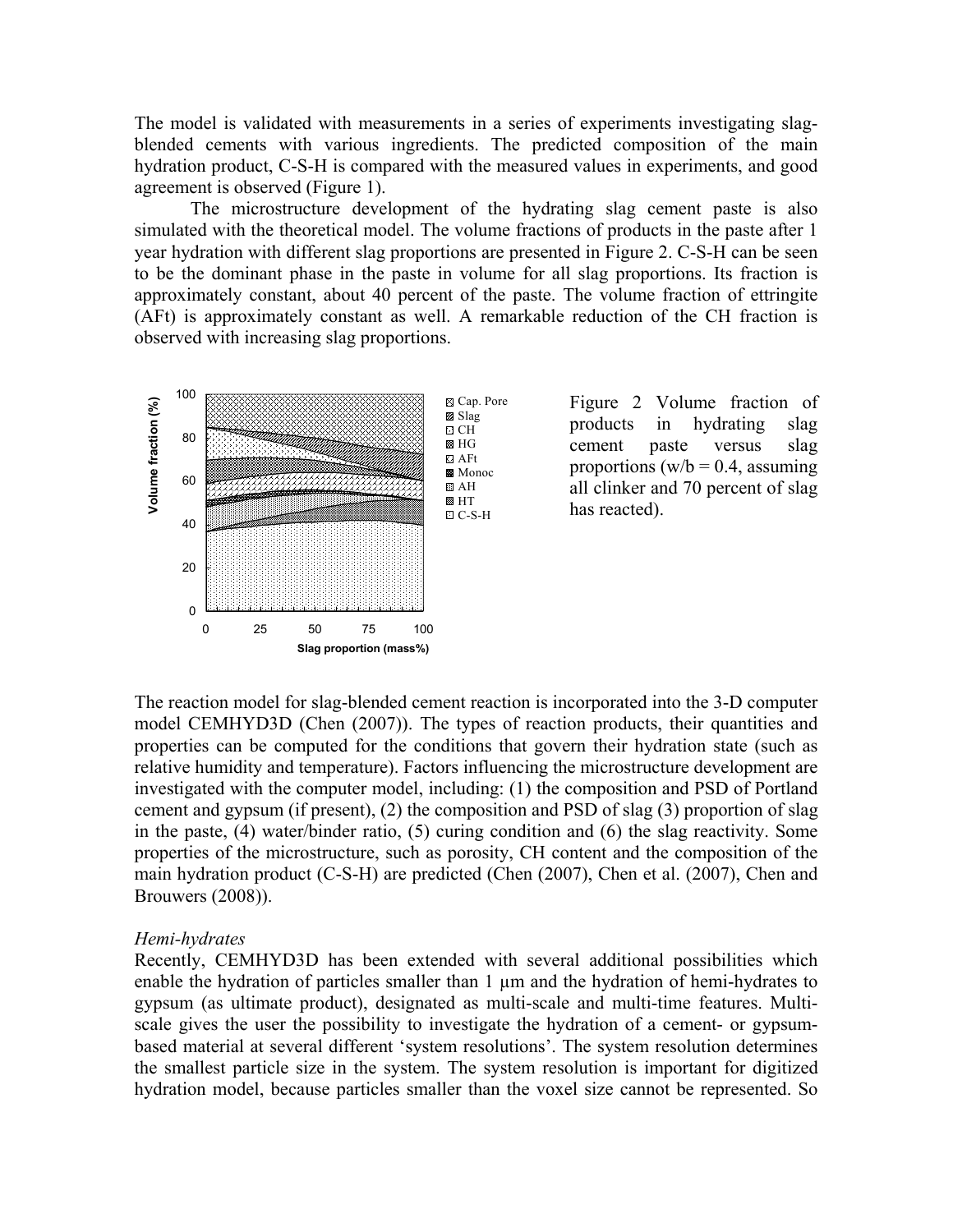higher system resolution will lead to more reliable results, but on the other hand a higher system resolution will lead to increase of needed computation time. Therefore a balance between reliability and computation time needs to be found. Due to better computation possibilities, the use of higher resolutions is possible nowadays. The original model had a system resolution of 1 um. The new version of CEMHYD3D can run with a system resolution of 0.25 µm.

In the original model the system resolution had considerable effect on the simulation results. This is mainly due to the lack of considerations of the diffusioncontrolled reactions in the model. A new concept 'hydration layer' was been incorporated for mitigating the effects of system resolution on the model predictions (Chen and Brouwers (2008)). The performed simulations with different system resolutions showed the robustness of the improved model is demonstrated. Comparisons of model predictions with experimental measurements further demonstrate that the use of hydration layer can successfully mitigate the bias brought by the system resolution. The time conversion factor appears to be appropriate for simulation the hydration of a wide range of cements and independent of the system resolution in the improved model.

The model is also applied to the hydration and fire behaviour of gypsum plasterboards. As the starting material for the gypsum plasterboard production, hemihydrate occurs in two formations of α- and β-type, which differ in particle size and shape, application characteristics, and the preparation method (Wirsching (2005)). β-hemihydrate is mainly used to produce gypsum plasterboard since the hydration product of the  $\alpha$ -hemihydrate is too brittle to be used as building material (Wirsching (2005)).

Hemihydrate takes place hydration reaction immediately after mixing with water according to a through-solution route, first the hemihydrate dissolves and then the dihydrate precipitates from the solution shown as equation (1). The key variable within the precipitation process is the super-saturation. A solution saturated with respect to hemihydrate is always supersaturated with respect to gypsum. But the condition of supersaturation is not sufficient cause for a system to begin crystallizing (Mullin (1972)). Before crystals can grow a number of minute solid objects must exist. These minute solid objects are called seeds, embryos or nuclei, which is necessary for the growth into crystals of visible size. The crystal growth of gypsum has normally a needle form and can be described by spiral growth theory which is based on a particular mode of dislocation of the crystalline, the screw dislocation. A screw dislocation forms when the atoms are displaced along a dislocation line, rather that at right angles to it as in the case of the edge dislocation. The attachment of growth units to the face of the dislocation results in the development of a spiral growth pattern over the crystal face (Mullin (1972)).

 Therefore the hydration model is modified in order to have possibility to use the gypsum as main product. Because the hydration time of hemi-hydrates is very short compared to hydration of cement, the cycle-time relation has to be shortened. Therefore CEMHYD3D is extended with the option of multi-time modelling. Multi-time is comparable with multi-scale modelling. The idea behind multi-time is the variation of the length of the time steps in the model. In order to describe this variation, the multi-time factor k is introduced. A lower multi-time factor results in smaller time steps during hydration and therefore resulting in more cycles. Multi-time modelling introduces two major adaptations to the model: the modification of the reaction kinetics and a correction of the calculation of the reaction time.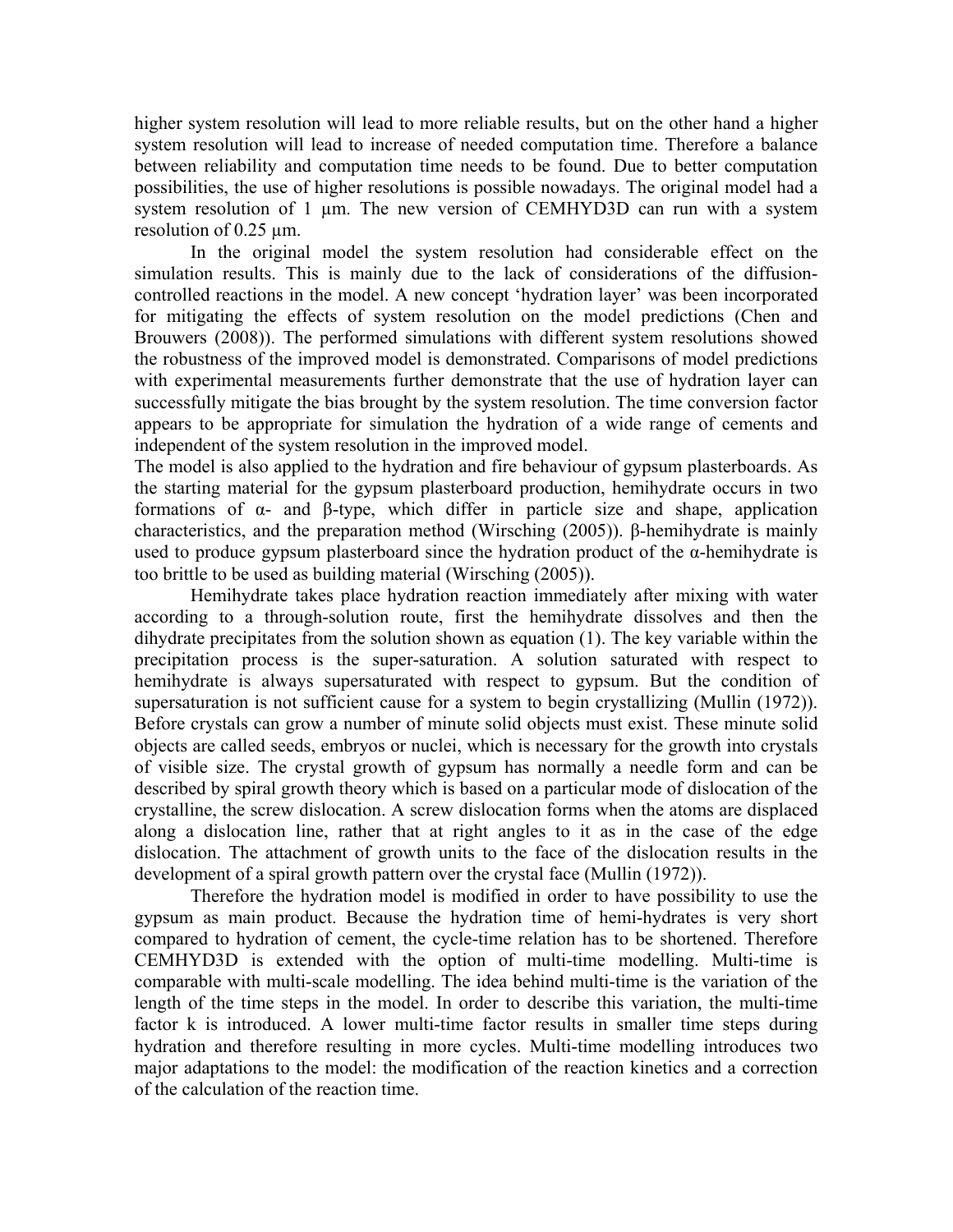Within CEMHYD3D the kinetics are mainly regulated by the dissolution and nucleation chances and the number of diffusion steps. Due to smaller time step at lower multi-scale factor k, the number of particles that dissolve, diffuse and nucleate is smaller. Therefore these probabilities need to be smaller. The modification of the dissolution probability is done by multiplying by the standard dissolution probabilities (PD,1) with the correction factor χ. This factor will take in account conditional probability. Conditional probability is needed, because of interdependence between the cycles. Conditional probability takes in account that a pixel can only dissolve in the second cycle when it had not dissolved in the first cycle. The second condition is that the number of particle that dissolves in one complete cycle should be equal as after two times a half cycle. Nucleation is modified in the same way as the dissolution chance.

In the present model 500 random diffusion steps (D1) are undertaken. After every diffusion step, there is a possibility for nucleation. When it is assumed that a pixel can walk in 1 cycle over a distance x and multi-time modelling will not change the speed of a pixel then in multi-time situation after 1/k cycles the same distance x should be travelled. This is only possible when the distance for each multi-time cycle is equal to k·x and therefore the number of diffusion steps is equal to k·D1.

The second modification is the calculation of the time associated to one cycle. The calculation of the time within CEMHYD3D is based on Knudsen model2. The multi-time modification influences both the number of cycles and the reaction rate. Since the reaction rate depends on the temperature and the reactions (dissolution and nucleation) in the model direct influence the temperature. No modification is needed here. The number of cycles needs to be modified. The number of old cycles can calculated from the number of new cycles.

Based on the modification described, an analysis of the use of multi-time is assessed. For the parameters used for these simulations are shown in Table 1. The dissolution of hemihydrate for multi-time factors  $k \le 1$  shows a very small difference between the dissolution lines. The same conclusion is valid for the nucleation of dihydrate from diffusion hemihydrate pixels. The close fit for dissolution and nucleation results in a close fit of the reaction degree for the different multi-time factors (Figure 3).

| Parameter      | Value                          | Unit            |                              |      |                             |      |                           |                                  |          |
|----------------|--------------------------------|-----------------|------------------------------|------|-----------------------------|------|---------------------------|----------------------------------|----------|
| Water/solid    | 1.1                            |                 | 0.9                          |      |                             |      |                           |                                  |          |
| factor         |                                |                 | 0.8                          |      |                             |      |                           |                                  |          |
|                | 0.0038                         | Hour/cycle $2$  | 0.7                          |      |                             |      |                           |                                  |          |
| $P_D$          | 0.1                            |                 | $\sum_{\geq 0.6}$            |      |                             |      |                           |                                  |          |
| $P_N$          | 0.01                           |                 | 0.5<br>ਚ<br>ਭ <sub>0.4</sub> |      |                             |      |                           |                                  |          |
| $_{\rm lmax}$  | 9000                           |                 | 0.3                          |      |                             |      |                           |                                  |          |
| $E_{act}$      | 40                             | kJ/mol          | 0.2                          |      |                             |      |                           |                                  |          |
| <b>Initial</b> | 20                             | $\rm ^{\circ}C$ | 0.1                          |      |                             |      |                           |                                  |          |
| temperature    |                                |                 |                              |      |                             |      | $- - -$ k=1<br>$-$ k=1.00 | $- - - k = 25$<br>$x = k = 2.00$ | $$ k=.50 |
|                | Table $1:$ Used narameters for |                 |                              | 0.05 | 0.1<br><b>Time [Houres]</b> | 0.15 |                           | 0.2                              | 0.25     |

Table 1: Used parameters for simulation

Figure 3: Reaction degree for different multitime factors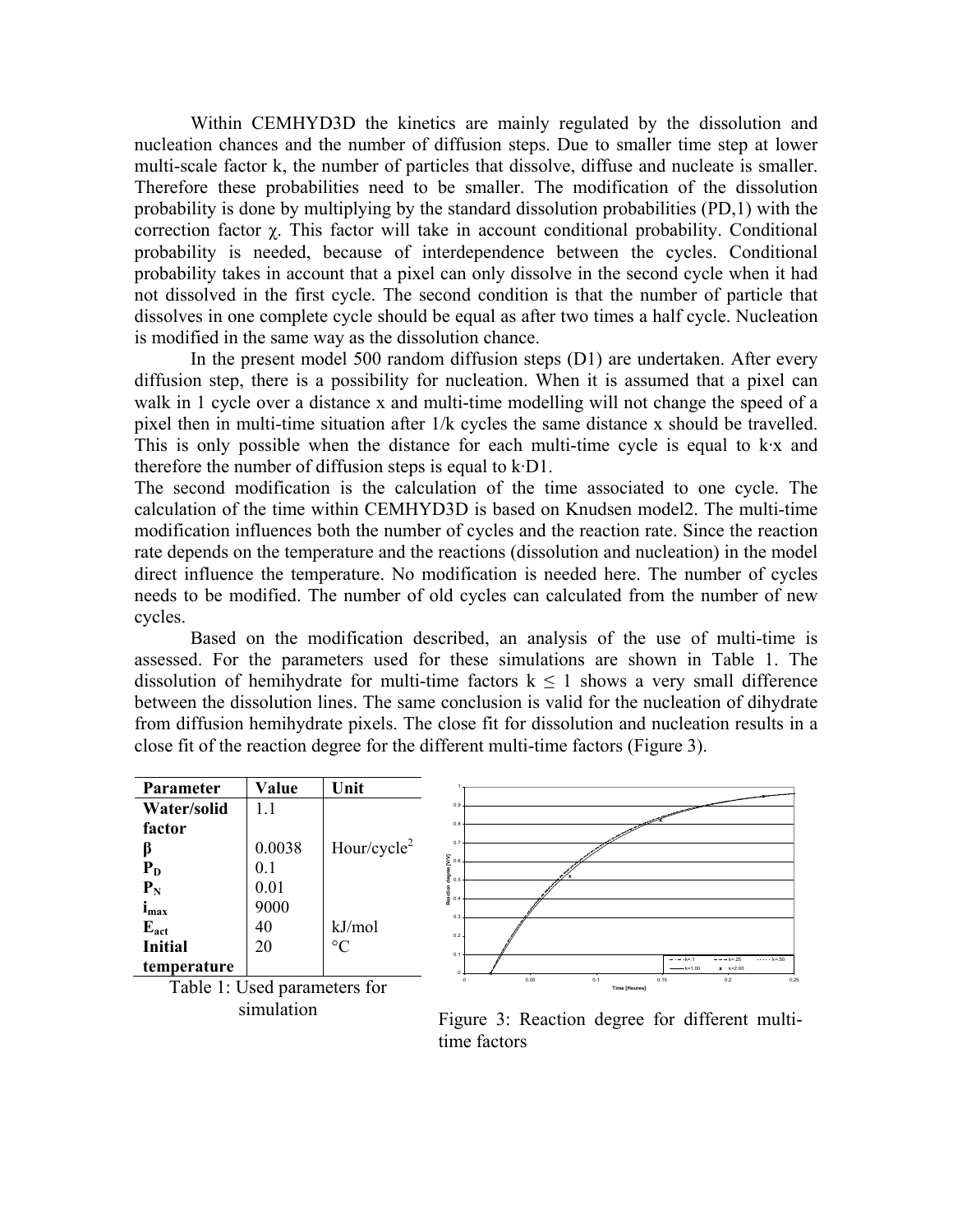## **Self-Compacting Concrete**

The development of Self-Compacting Concrete (SCC), also referred to as "Self-Consolidating Concrete", has recently been one of the most important developments in the building industry. The incentive for the first development of this concrete in Japan came from high-fluidity anti-washout underwater concretes developed in Germany during the 1970's (Nagataki (1998)).

Ever since the pioneering work by Féret (1892) it is known that the particle size distribution of the aggregates governs the workability and hardened properties of concrete mixes. The so-called Japanese Method makes use of the packed densities of gravel and sand individually, whereas in the Chinese Method the packing of these aggregates is considered integrally (Brouwers and Radix (2005)). Brouwers and Radix (2005) subsequently applied the packing theory by Plum (1950) to *all solids*, i.e. aggregates and powders (cement and filler), in the concrete. This is an approach that was actually recommended already by Fuller and Thompson (1907, pp. 242-244). This has resulted in self-compacting concretes with low cement contents that met all technical requirements. The *cement efficiency* was found to be  $0.14$  N/mm<sup>2</sup> per kg/m<sup>3</sup>.

The research focuses on the environmental performance (e.g. of mineral waste fillers), as well as on the widening of the size range of the solids; the upper particle size is increased from 16 to 32 mm, and the water demand of the powders. Increasing the size range of the mix and designing mixes that follow the Plum packing model, grading line will result in further improvements. It will be seen that the design method allows the reduction of the cement content, and with 32 mm aggregate a cement efficiency of 0.22  $N/mm<sup>2</sup>$  per kg/m<sup>3</sup> is already achieved.

#### *A new design concept for SCC*

The consideration of the aggregate grading is a fundamental factor for the development of concrete mix designs. So-called standard sieve lines were essential elements in most of the concrete design regulations so far. But within these standards only the coarser aggregates have been considered concerning their aggregate size. Starting from a minimum aggregate size of 0.25 mm different proportions of aggregate fractions were specified up to the maximum particle size. The whole range of grading curves was cut into areas for favourable, useable and unfavourable mixes. However, smaller particles were not taken into account. With the acceptance of the standard EN 206 in the year 2000 these grading curves have been omitted.

In the field of Self-Compacting and High-Performance Concrete a lot of research has been performed with the focus on grading and particle packing. The Linear Packing Density Model (LPDM), the Solid Suspension Model (SSM) and the Compressive Packing Model (CPM) as a representative of the so-called third generation of packing models are well known examples for packing models (De Larrard and Sedran (1994)). For the most part the amount of solids was even cut into coarse and fine sections and optimized separately concerning their packing. A couple of research projects were focused on dense packing of cement pastes. An integral approach based on the particle size distribution of all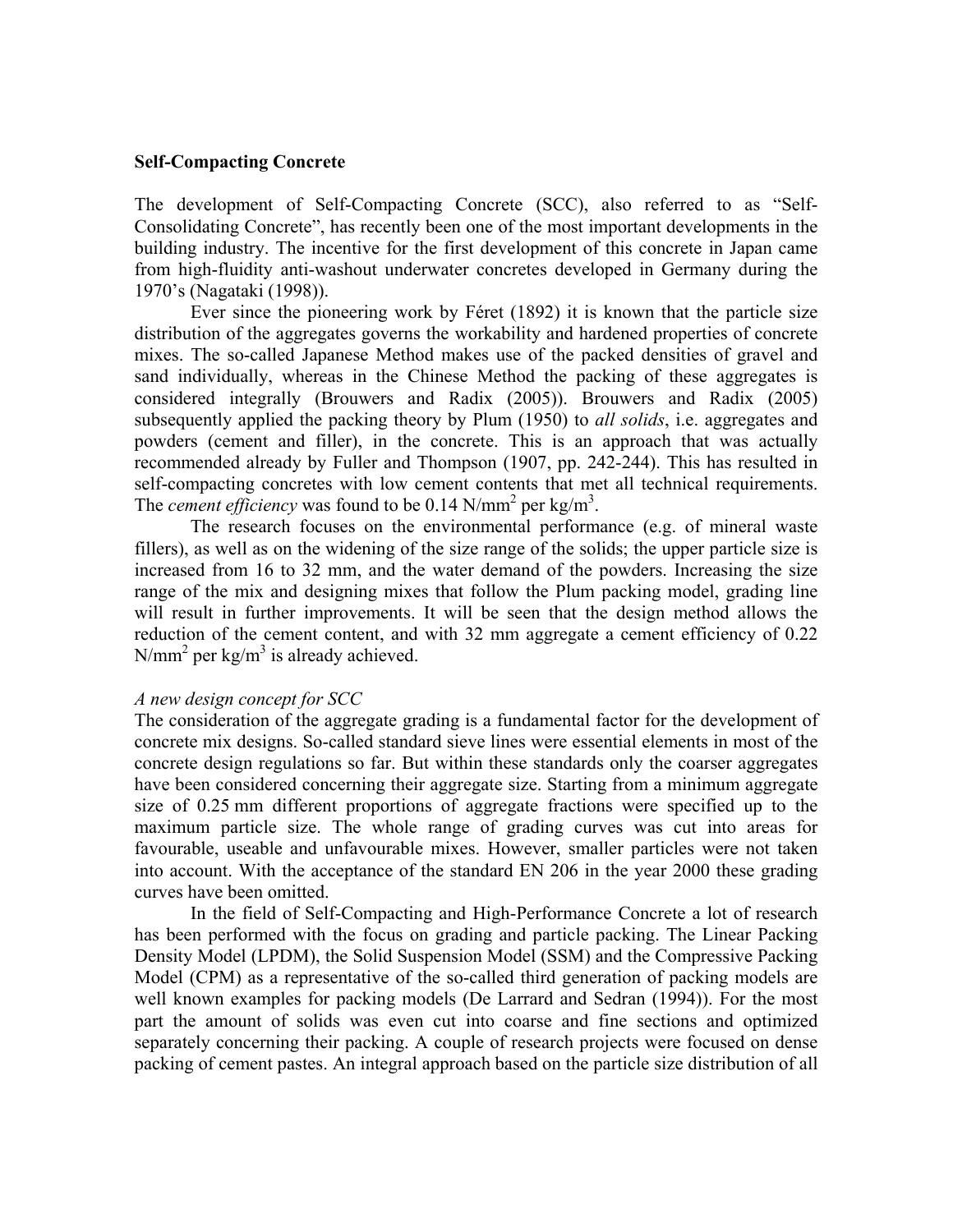contained compounds, however, can hardly be found. This led to the development of a mix design based on an alternative approach of particle packing.

## *Development of a theoretical model*

Based on the work of Brouwers and Radix (2005) the particle size distribution of all solids is believed to have the strongest influence on the particle packing beside the particle shape when looking for continuously graded granular blends. Like above mentioned there are different ways of modeling particle size distributions. A practicable solution for the reproduction of natural continuously graded grains is represented by the distribution function from Plum (1950), which can be expressed as follows:

$$
P(D) = \frac{D^{q} - D_{min}^{q}}{D_{max}^{q} - D_{min}^{q}}
$$
 (1)

where P(D) is the cumulative finer fraction, D is the particle size of the considered fraction,  $D_{\text{min}}$  is the minimum particle size and  $D_{\text{max}}$  is the maximum particle size in the mix. The exponent q is referred to as distribution modulus and allows controlling the amount of fines for a generated mix in a certain range. While higher values of q (typically from 0.25 to 0.5) lead to coarser blends, a lower q will produce mixes with high amounts of fines. A further advantage of this distribution function is the introduction of a minimum particle size. Common functions like the Fuller parabola (where q is set to 0.5) only considers the maximum particle size and the grading of aggregates only, that leading to amounts of fines that in fact do not necessarily exist in the actual mix. Then again, the Plum grading starts first with quantities of fines, which are effectively present, and thus giving in total more fines. By Brouwers (2006) it is proven mathematically that, depending on the sieve width ratios employed (e.g. 2 or  $\sqrt{2}$ ), a q of about 0.28 results in optimum packing. Furthermore, an analytical expression was derived for the void fraction of a packing that follows eq. (3).

 Based on various dry packing tests with tailored grading curves, indeed values in the range from 0.25 up to 0.35 were found for best packing. High amounts of fines, compared to standard concrete, are characteristic for the Japanese Design Method for SCC. These fines are required to ensure sufficient flowability of the fresh concrete. Most of the time this high fineness of SCC mixes was realized with cement, which led to higher material costs and a stronger environmental impact.

Considering the ideas of the new mix design model, a high percentage of these fines can be substituted by other powder materials. Using for this purpose industrial waste products like ashes or process residues like natural stone wastes will have a beneficial effect on the environmental performance of concrete, whereby at the same time material costs will be lowered.

 Assuming that optimum packing is obtained the void fraction becomes minimized. This means less voids have to be filled with paste (reduction of required paste amount) and on a smaller scale less void volume has to be filled with water. Conversely, it can be concluded that more water is available for lubrication. However, not only the packing fraction plays a role, also the total specific surface of all solids governs the fluidity of a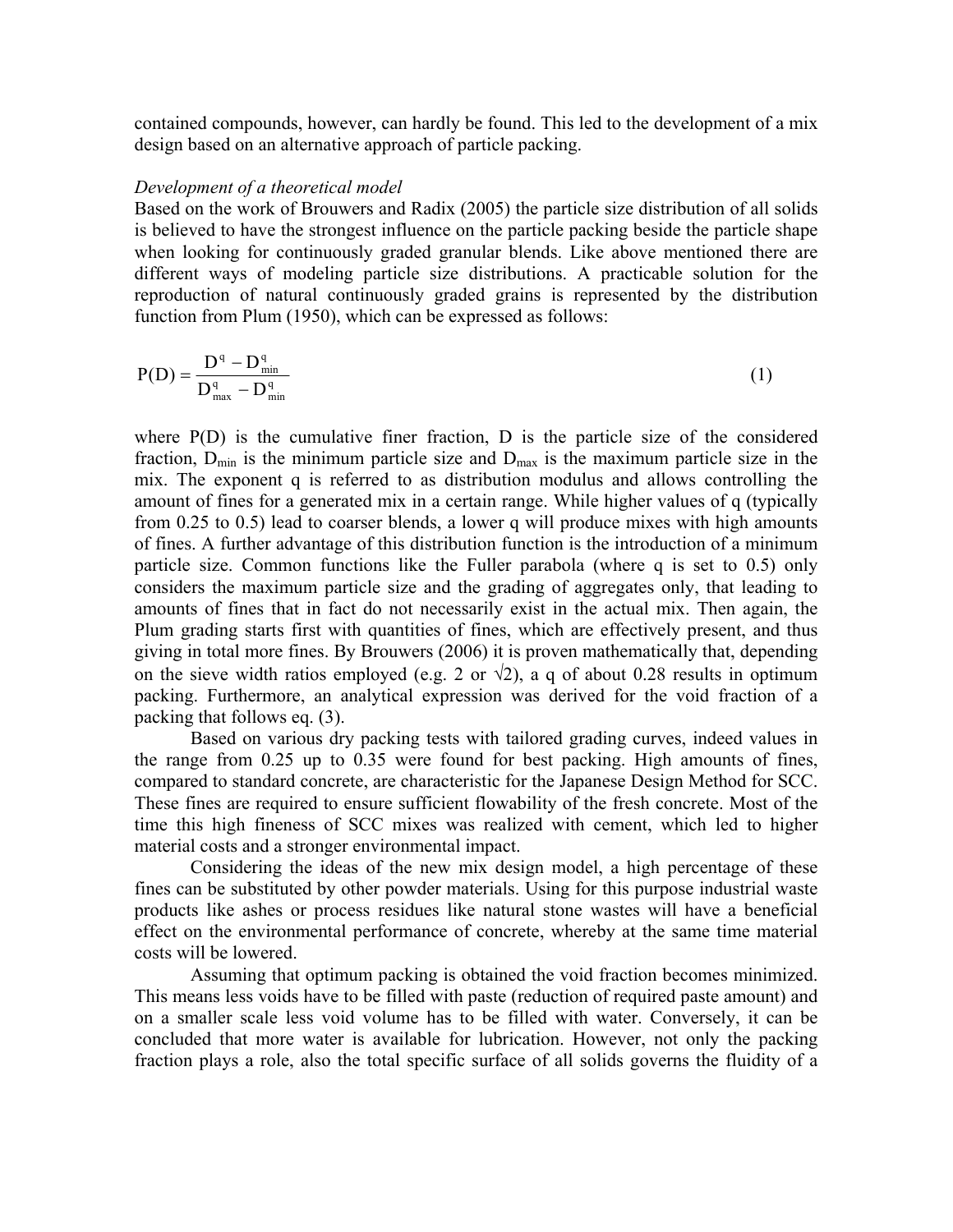mix. Having these considerations in mind, a design model based on the above mentioned packing model is developed.



Figure 4 PSD of a mix (dashed line) composed with the help of the new design concept. The target function (solid line) as well as the PSDs of all applied materials are given too (measured with Malvern 2000 and a  $\sqrt{2}$  sieve set).

With the help of linear optimization a fit of a granular blend, containing all solids going to be used, is made according to the defined distribution function. That means that the proportions of the selected materials are changed as long as the least deviation from the target curve is obtained. This deviation is determined using a least squares method, which is described in detail by Hüsken and Brouwers (2008), Hunger and Brouwers (2008) and Hunger (2009). In Figure 4 an example of a composed mix (dashed line) in comparison with the target function (solid line) is given. For the design of the target function the model automatically will take the  $D_{min}$  and  $D_{max}$  over from the selected materials. The used distribution modulus amounts to  $q = 0.22$ . For the purpose of comparison the PSDs of all contained materials are given too.

## *Results*

Using both, the new design concept based on the particle grading and the information given by the determination of the water demands, various SCC mixes have been produced and tested for their fresh and hardened concrete properties. The analysis of this information shows a promising way of designing new kinds of SCC with improved qualities in regard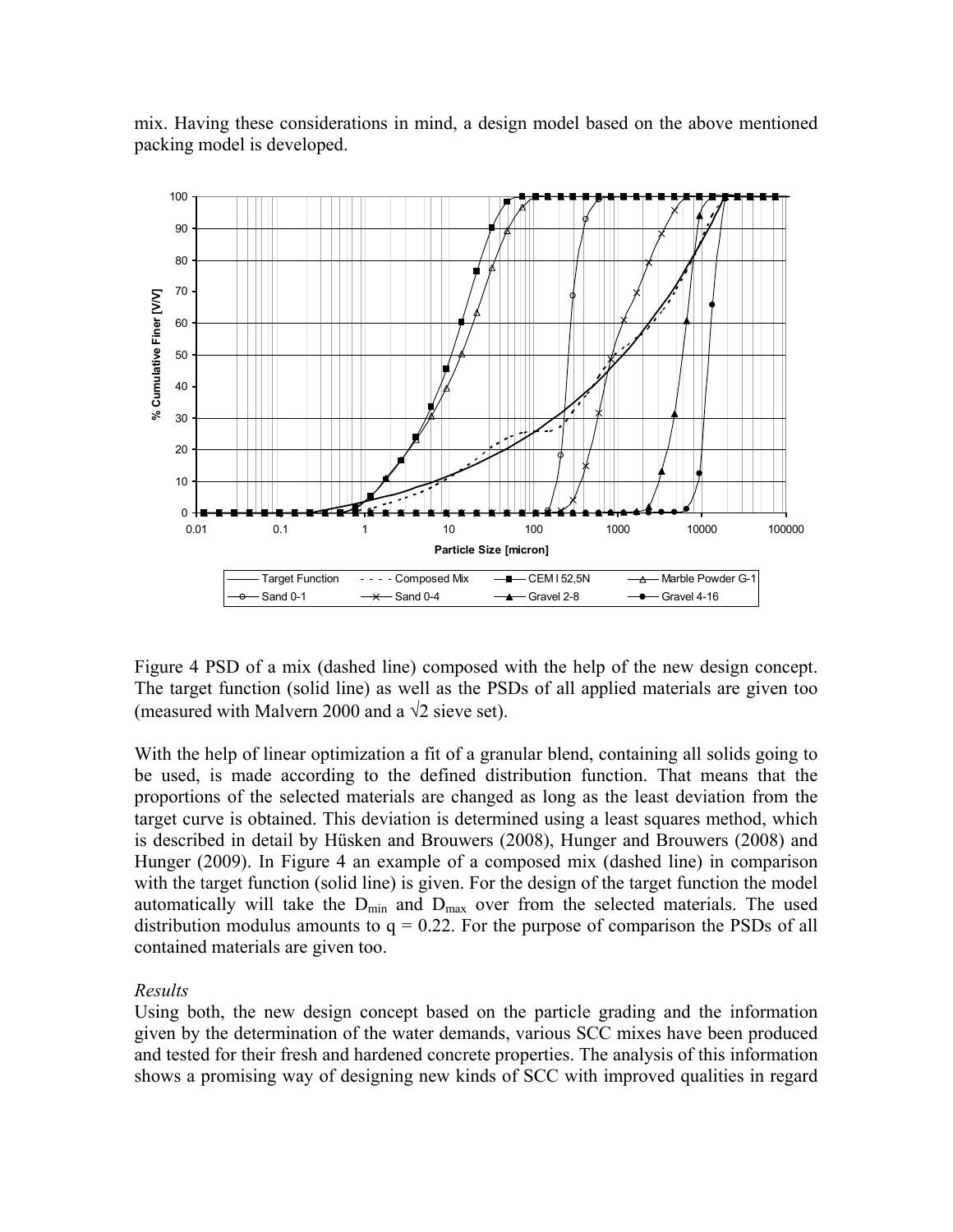to their workability, mechanical properties and durability. A profound further increase of the cement efficiency to values of 0.19 - 0.22 N/mm<sup>2</sup> per kg/m<sup>3</sup> is obtained.

| <b>Material</b>               | Volume $(m^3)$ | Mass (kg) |
|-------------------------------|----------------|-----------|
| Cement CEM I 52.5 N           | 65.3           | 200.0     |
| Marble powder                 | 140.7          | 394.1     |
| Sand 0-1 (fine river sand)    | 59.2           | 156.0     |
| Sand 0-4 (river sand)         | 253.4          | 669.6     |
| Gravel 2-8                    | 152.5          | 399.5     |
| Gravel 4-16                   | 125.9          | 328.0     |
| Water                         | 191.0          | 191.0     |
| <b>Admixture (Glenium 51)</b> | 2.5            | 2.74      |
| Air                           | 12.0           |           |
| Total                         | 1,000.0        | 2,338.2   |

Table 2 Mix proportions of the mix from Figure 4.

Another basic observation concerns the application of the water/cement ratio. Up to now the strength was given as a function of the water/cement ratio, the cement content and type of cement (it must be understood that there are also other influences). In applying the new design tool, unconventionally low cement contents (200 to 280 kg/m<sup>3</sup>) were selected, the water/cement ratio therefore sometimes considerably exceeded the mark of 0.60. Considering the limits given for different exposure classes in the standards, this might be a handicap. Note that with these high water/cement ratios, no high total water contents are obtained. In evaluating the data gathered in the framework of these test series no distinct correlation between water/cement ratio and strength properties could be derived. Creating different states of packing with equal water/cement ratios, a broad margin of strength values was obtained and contrary equal strength was achieved with different water/cement ratios. Relating, however, strength to water/powder ratios (w/p) a clear linear correlation could be found (all particles smaller than 125 μm are counted as powder). The data in Figure 5 show that for a certain amount of powder in a mix, the lowest possible water content should be found by means of grading optimization (with compliance of requested workability).

Figure 5 furthermore learns that mixes clearly different from the derived fit all contain cement loads notably different from 270 kg/m<sup>3</sup>. This asks so to say for a correction by the used cement amount. Based on this a reliable prediction of the strength to be expected after 28 days is possible, which reads as follows:

$$
f_{c, cube, comp} = \left(-0.568 \frac{w}{p} + 0.3616\right) m_{cem}
$$
 (2)

Focusing on the achieved compressive strength data, it can be noticed that the general level is high, knowing that a SCC was produced using a cement type CEM III/B 42,5N and aggregate sizes up to 32 mm (for most of the mixes). As filler material limestone powder, fly ash and stone waste powders (granite and marble) were employed. The majority of strength measurements amounted to values in the range of 50 up to 60 N/mm<sup>2</sup> which is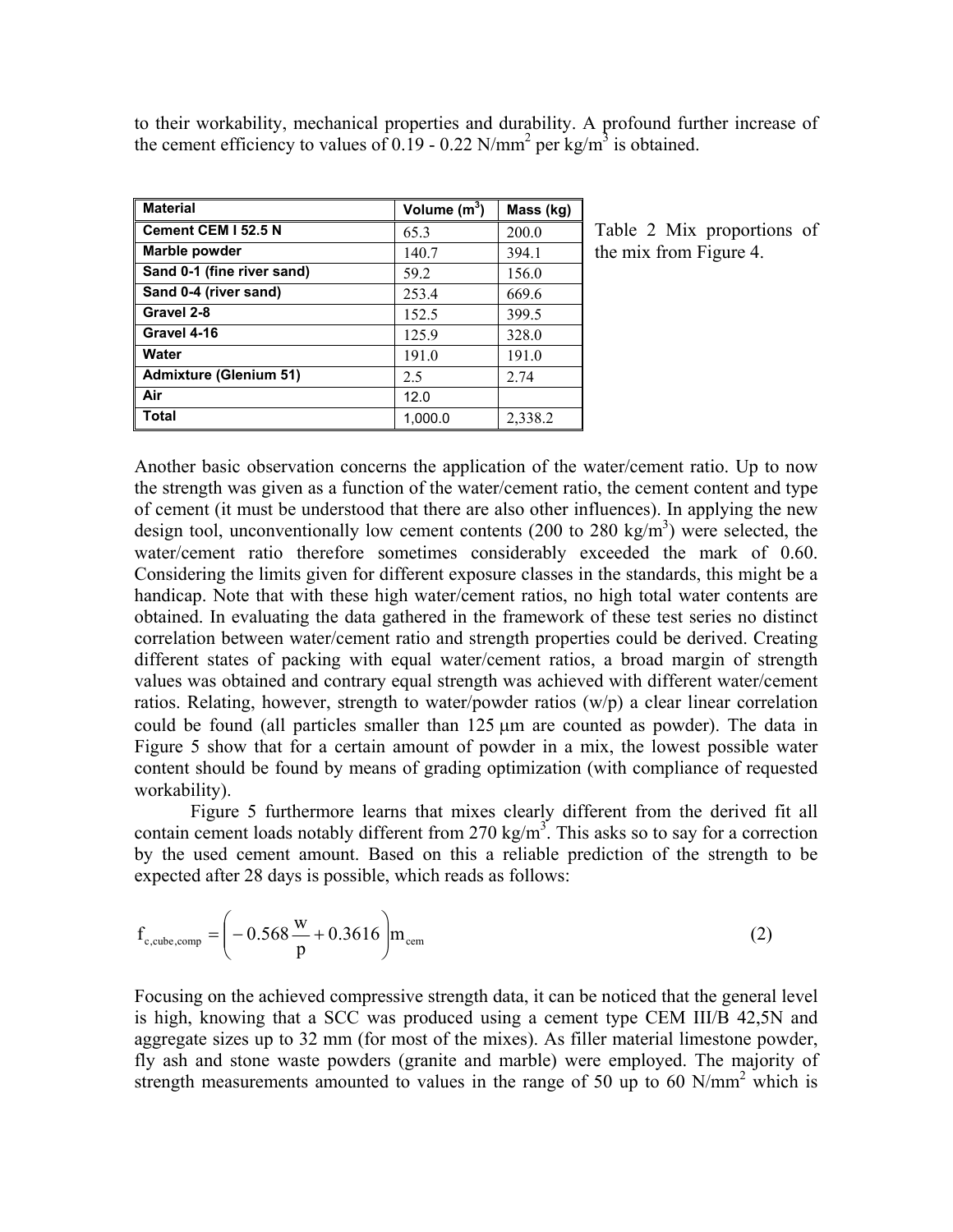remarkable considering the fact that for most mixes only 270 kg of a slag cement or even less was used.



Figure 5 Relation between the compressive strength after 28 days and the w/p ratio.

Another interesting aspect is the application of these bigger aggregates in SCC. Normally, maximum aggregate sizes of  $8 - 16$  mm or rarely 22 mm are applied for SCC. Given that with increasing aggregate size especially the durability properties are affected, a loss of durability qualities was expected for these kinds of concrete. But the packing influence by the *"particle size engineering"* showed a much stronger effect. Hunger (2009) has proven that self-compacting concrete mixes attain a packing density that is situated between the random close and random loose packing density. Finally, SCC mixes have been produced with  $q = 0.22$  having a better durability performance than SCCs designed with  $D_{\text{max}} = 16$ mm. As an example in Figure 6 the capillary water absorption as a simple indirect durability parameter of these SCCs is given compared with the improved mixes containing 32 mm aggregates. The analysis of this data resulted in sorptivity indices of about 2  $mm/h^{0.5}$  for the three given mixes.

A further green development is the direct application of micro-encapsulated phase change materials (PCM) to enhance the thermal properties of concrete and SCC in particular. Using the above explained design tool, SCC are designed which contain different amounts of PCM for the purpose of studying the influences on thermal properties. PCM in concrete can have an effect in many ways. It can (i) lower the heat development during hydration and therefore prevent thermal stresses and cracking. Moreover, (ii) when the transition temperature is selected closely above the freezing point, the number of freeze-thaw cycles can be decreased, which appears to be an interesting application for e.g. bridge deck concrete. Finally, (iii) the PCM can buffer heat and cold peaks in order to obtain a more stabilized indoor climate without using heating and cooling devices (to a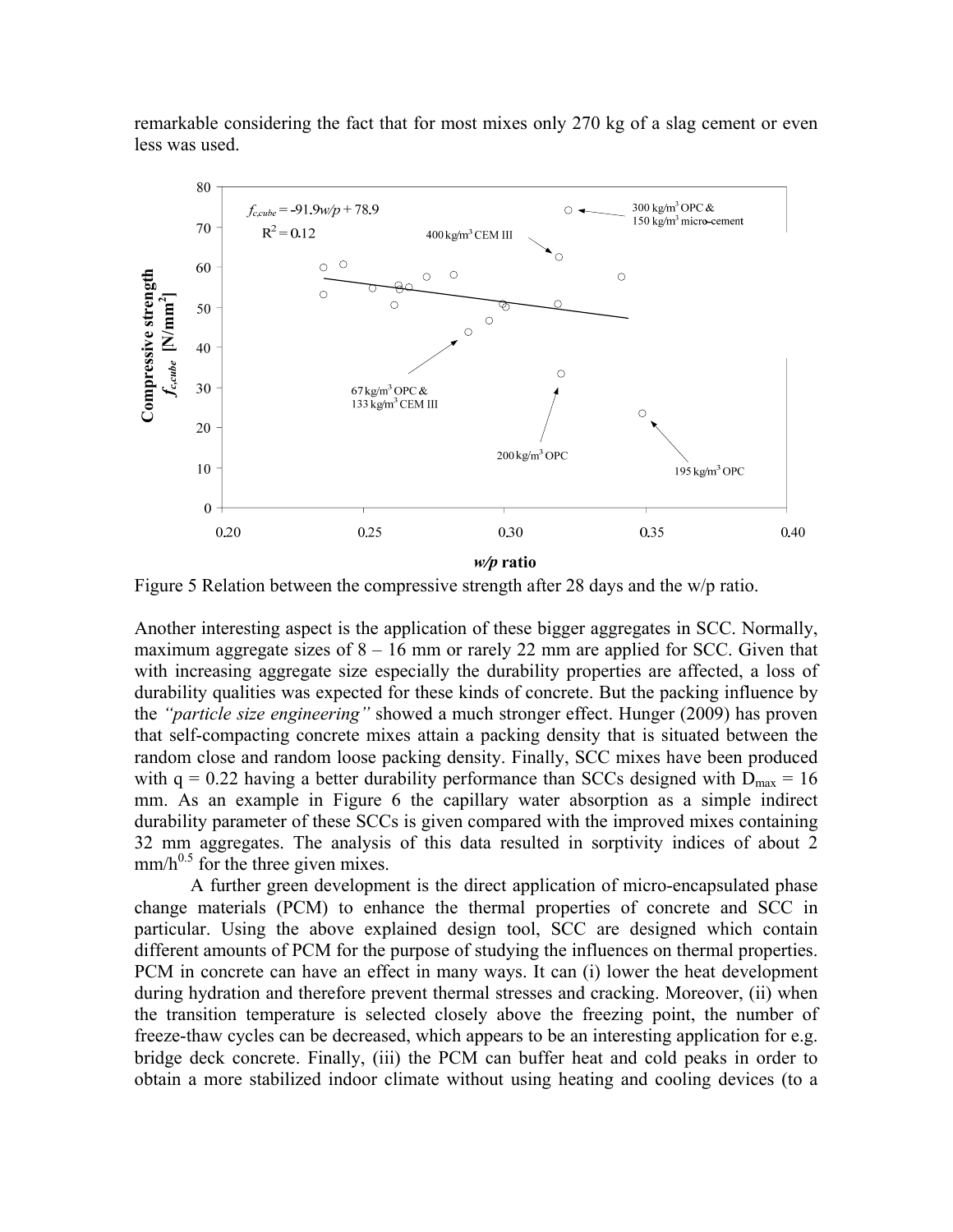certain extent), when the transition temperature of the PCM is selected close to the preferred indoor temperature. The research done so far indicates that this can all be fulfilled.



Figure 6 Capillary water absorption of three different mixes ( $F = fly$  ash,  $L =$  limestone, C  $=$  only cement as powder) composed using  $D_{\text{max}} = 32$  mm, compared with 3 SCC mixes with  $D_{\text{max}} = 16 \text{ mm}$  (A, B and C from Brouwers and Radix (2005)).



Figure 7 Thermal mass of the PCM mixes versus temperature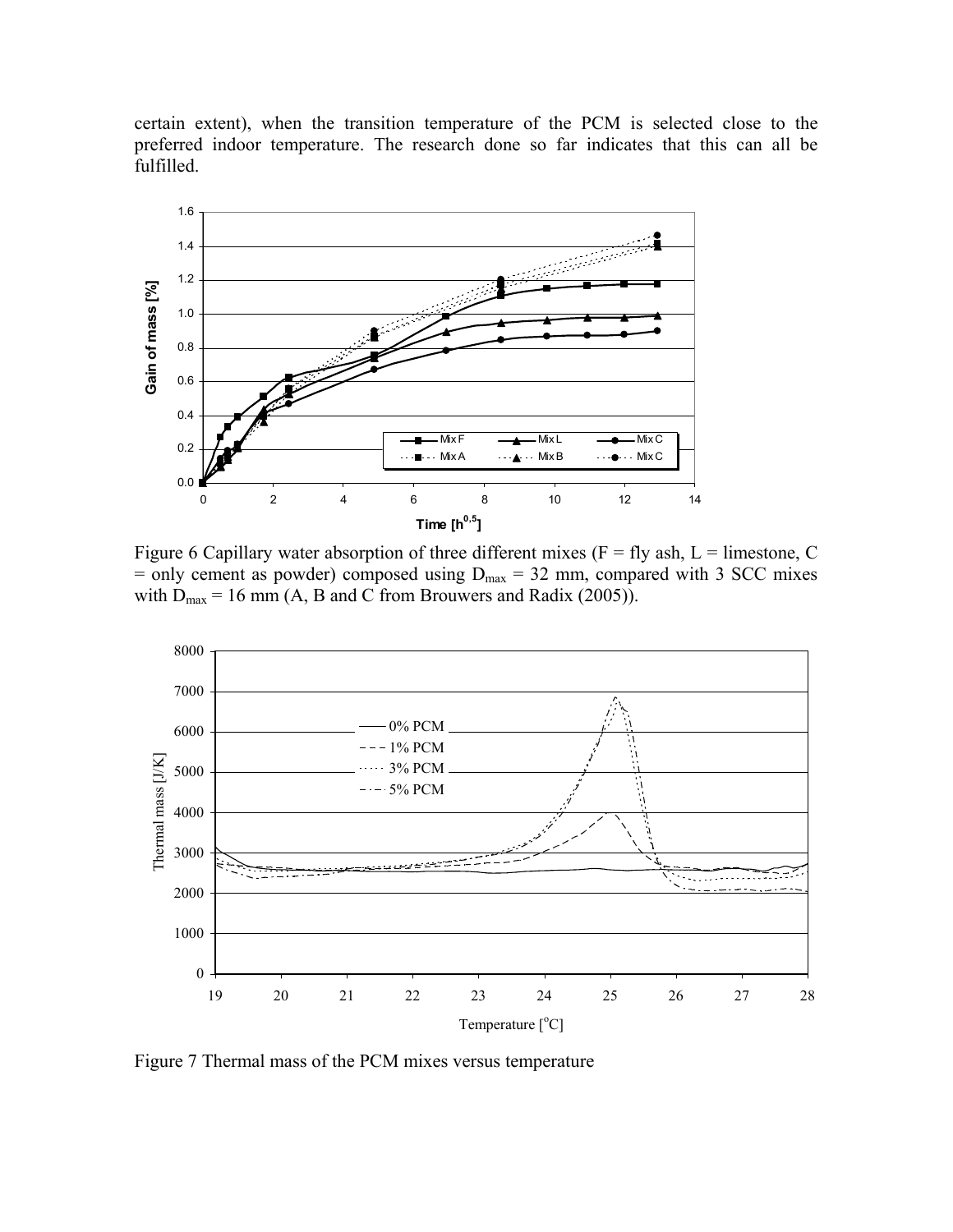As an example Figure 7 refers to the increased thermal mass of different concrete mixes containing PCM. However, the lacking stability of the encapsulation has turned out to be problematic and results in a notable strength loss with increasing PCM content. This problem is going to be solved by more resilient encapsulation (mechanically as well as chemically), which is one pursuit of the relevant industry now.

## **Earth-moist concrete**

In the cast concrete products industry (such as paving blocks, slabs, curbs, roof tiles and sewage pipes), zero-slump, or also so-called earth-moist concrete (EMC), is applied for the mass production of these products. These concrete mixes are dry with a very stiff consistency, so they are rammed in the rigid mould, and after dense compaction, stripping from the mold can take place almost immediately so that short processing times with high quantities can be achieved.

Although EMC mixes are used on large scale for the mass production of the aforementioned earth-moist concrete products, the applied methods for designing mixes are strongly geared to procedures and standards for standard concrete. Nevertheless, the regulations that apply to these products allow innovations such as cement reduction, application of stone sludge waste, a higher and tailor-made aggregate content, etc. In particular, the reduction and substitution of expensive primary filler materials (cement) by secondary stone waste materials is of vital importance for the cost reduction.



Figure 8 Compressive strength versus packing density for tested preliminary mixes with cement content of 310 kg and 325 kg per m<sup>3</sup> concrete, respectively.

Some first positive results regarding cement reduction and the application of stone waste material could be achieved on lab scale by using novel mix design concept for designing EMC mixes. The results of the laboratory investigations and a detailed explanation of the mix design concept are reported by Hüsken and Brouwers (2008).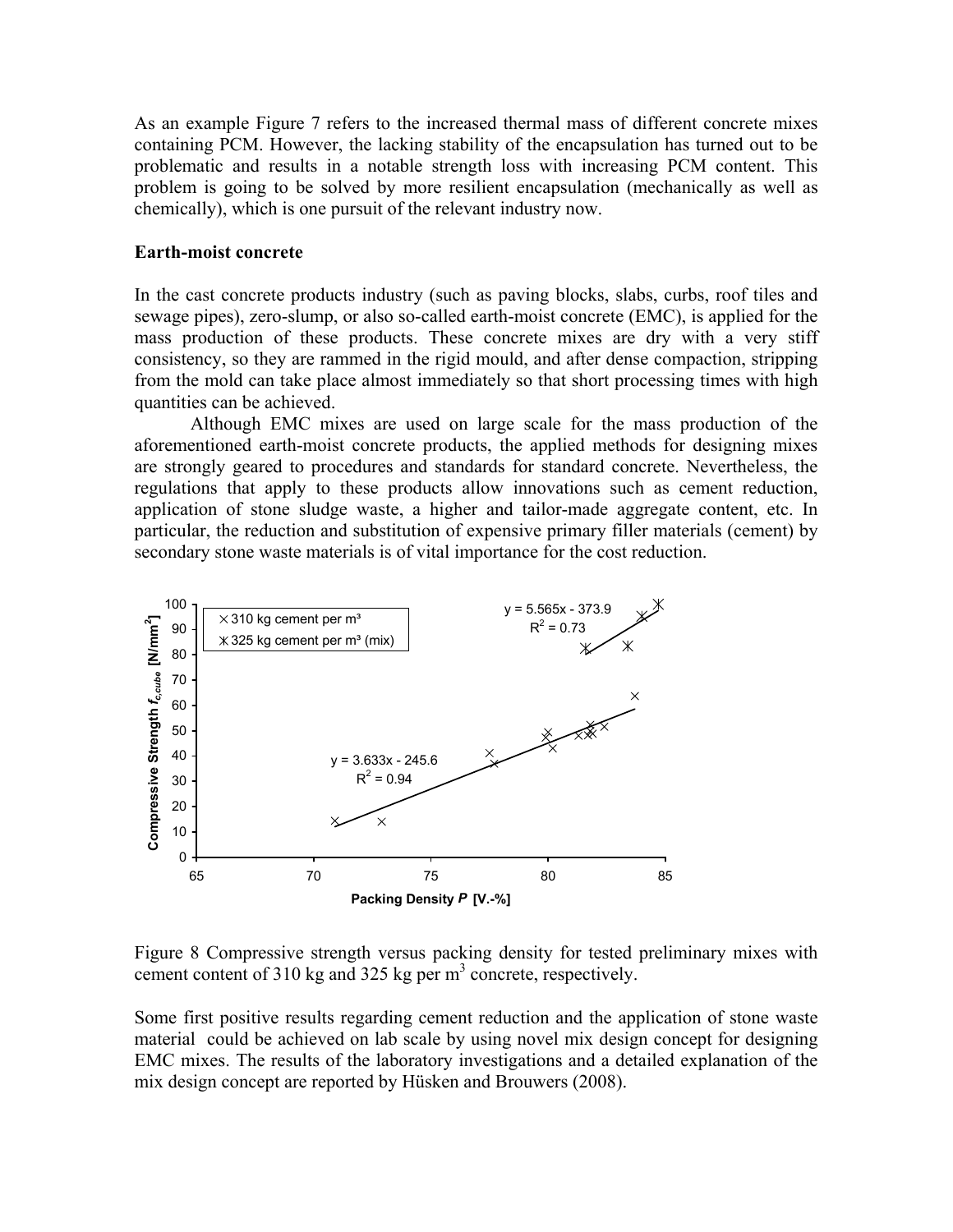Figure 8 demonstrates how improved and denser packing of the granular concrete ingredients is influencing the strength of the hardened concrete.

The particle packing can either be improved by higher compaction efforts, which implies usually the use of higher forces and is resulting in more resistant machines and therefore cost intensive investments, or the right composition of the raw materials considering the granulometric properties of all ingredients which can be done in a cost efficient way when the EMC mix is designed.

 Not only the mechanical properties are influenced by an optimized particle packing but also the workability of the fresh concrete can be improved.

In the past, relatively little attention has been paid to the early-age behavior of EMC mixes as the poor workability causes problems when the concrete is handled under laboratory conditions. Sufficient and to the production process comparable degrees of compaction can hardly be achieved under laboratory conditions by using standard test methods for ordinary concrete but a high degree of compaction is necessary to achieve sufficient strength values immediately after demolding the fresh concrete products.

 Capillary forces between the finer particles combined with the inner friction of the mix provide the required early strength of the concrete. This strength in the early-age is also called green strength. In soil mechanics this phenomenon is referred to as apparent cohesion, which can only be activated in partially saturated fine sands or sandy soils. Here, the content of fines as well as the fineness of the smaller particles and the degree of saturation influences the capillary forces. The same principles are also determining the properties of EMC based concrete products directly after their compaction.

 A thorough study on EMC with some investigations on the early-age behavior of EMC is presented by Bornemann (2005). Furthermore, work carried out by Juvas (1996) focus on the workability of EMC mixes using the intensive compaction test (IC-tester). The results presented by Juvas (1996) show a promising and handy method for the test of EMC mixes under laboratory conditions.

 Therefore, the ideas of the new mix design concept for EMC introduced by Hüsken and Brouwers (2008) will be combined with the evaluation of the designed mixes using a IC-tester in order to relate the early-age behavior of EMC to the granulometric composition of the designed concrete mix.

## **Self-cleaning/air purifying concrete**

The development of innovative materials that can be easily applied on structures, with both de-soiling and de-polluting properties, is a significant step towards improvement of air quality. The use of  $TiO<sub>2</sub>$  photocatalyst in combination with cementitious and other construction materials has shown a favorable effect in the removal of nitrogen oxides (Fujishima et al.(1999)).

Nitrogen oxides  $(NO<sub>x</sub>)$  is the generic term for a group of highly reactive gases, most of them emitted in air in the form of nitric oxide (NO) and nitrogen dioxide  $(NO<sub>2</sub>)$ .  $NO<sub>x</sub>$  cause a wide variety of health and environmental impacts, like the formation of tropospheric ozone, urban smog and acid rain. These oxides are produced during high temperature combustion and can be found especially in areas of high motor vehicle traffic, such as in large cities. The European Union (EU) has taken important steps over the past decade leading to a decrease in the emissions to air and water of a number of contaminants.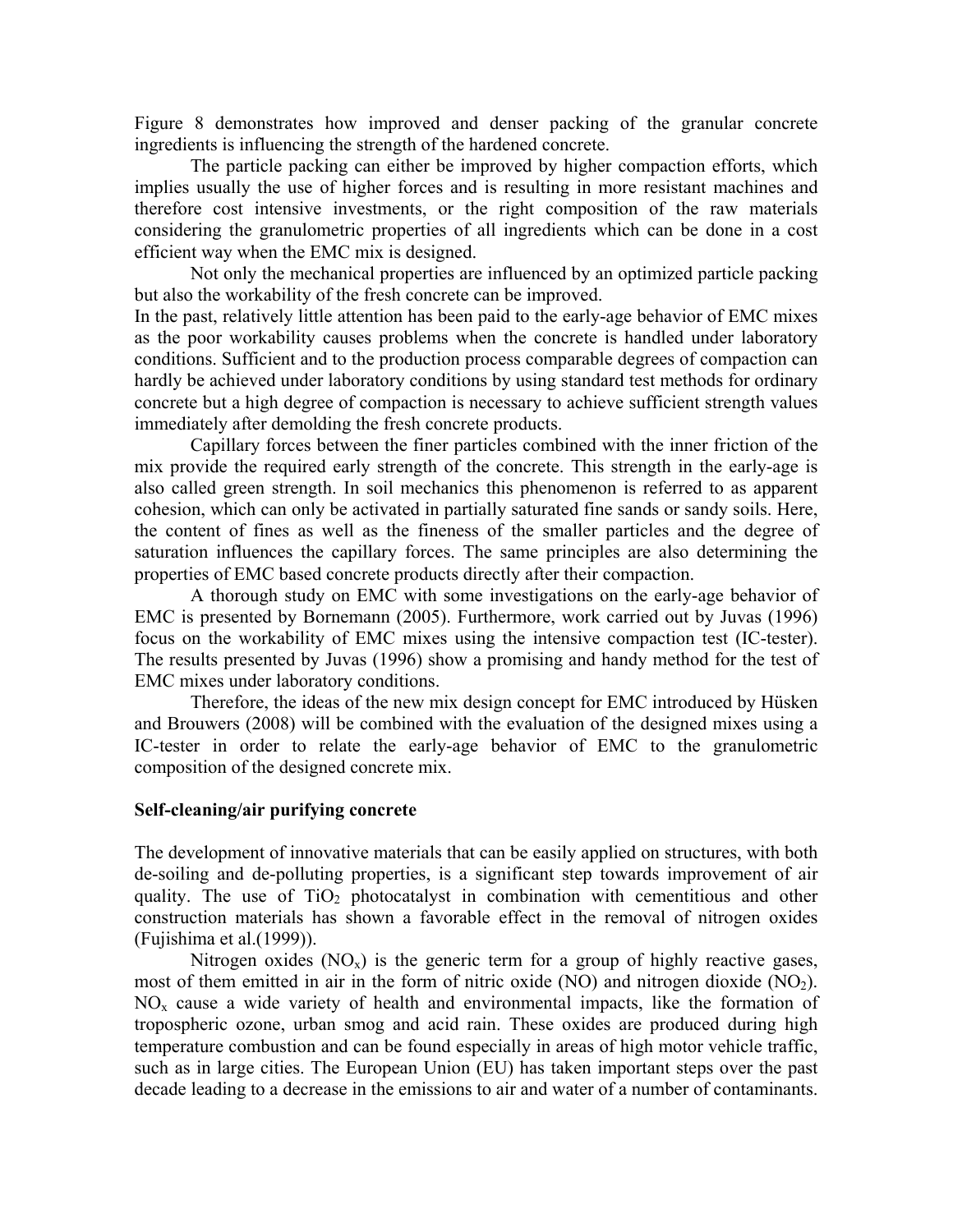One of its directives (1999/30/EC) establishes limit values for concentrations of sulphur dioxide, nitrogen dioxide and oxides of nitrogen, particulate matter and lead in ambient air. Some of the pollutant emissions have since become more or less manageable, although particulates,  $NO<sub>x</sub>$  and smog are still problematic.

Heterogeneous photocatalysis represents an emerging environmental control option for the efficient removal of chemical pollutants. This process involves a solid semiconductor catalyst, regularly titanium dioxide  $(TiO<sub>2</sub>)$ , which is activated with ultraviolet light of the appropriate wavelength. For various reasons repetitively reported, titanium dioxide in the form of anatase has been the preferred choice due to its strong oxidizing power under UV irradiation, its chemical stability and the absence of toxicity. These reactions are very attractive for treating pollution problems because: (1) in the vast majority of the cases transform pollutants into innocuous products and (2) have very low selectivity, thus permitting the treatment of a wide range of contaminants.



Figure 9. Schematic representation of the experimental setup employed for the evaluation of air-purification performance of semiconducting photocatalytic materials (ISO 22197-1, 2007). 1. Synthetic air. 2. NO source. 3. Gas washing bottle. 4. Temperature and relative humidity sensor. 5. Flow controller. 6. Gas photoreactor. 7. Paving stone sample. 8 Light source. 9.  $NO<sub>x</sub>$  analyzer. 10. Computer.

A new research project in this field concerns the demonstration of air purification induced by concrete pavement and concrete facades that are provided with photo-catalytic surfaces. Pavement stones and coatings with titanium dioxide developed at the University of Twente will be produced by stone producer Struyk-Verwo, and tested in a road segment (Castorweg Street) in the city of Hengelo (The Netherlands). This project is financed by the province of Overijssel (The Netherlands) and carried out jointly with city of Hengelo and Struyk Verwo. The research involves the air quality measurement in the street prior and after the application of active stones as well as the simulation of the outdoor  $DeNO<sub>x</sub>$ process employing a Computational Fluid Dynamic (CFD) tool. Besides, the characterization of the active stones and an advance photocatalytic kinetic of  $NO<sub>x</sub>$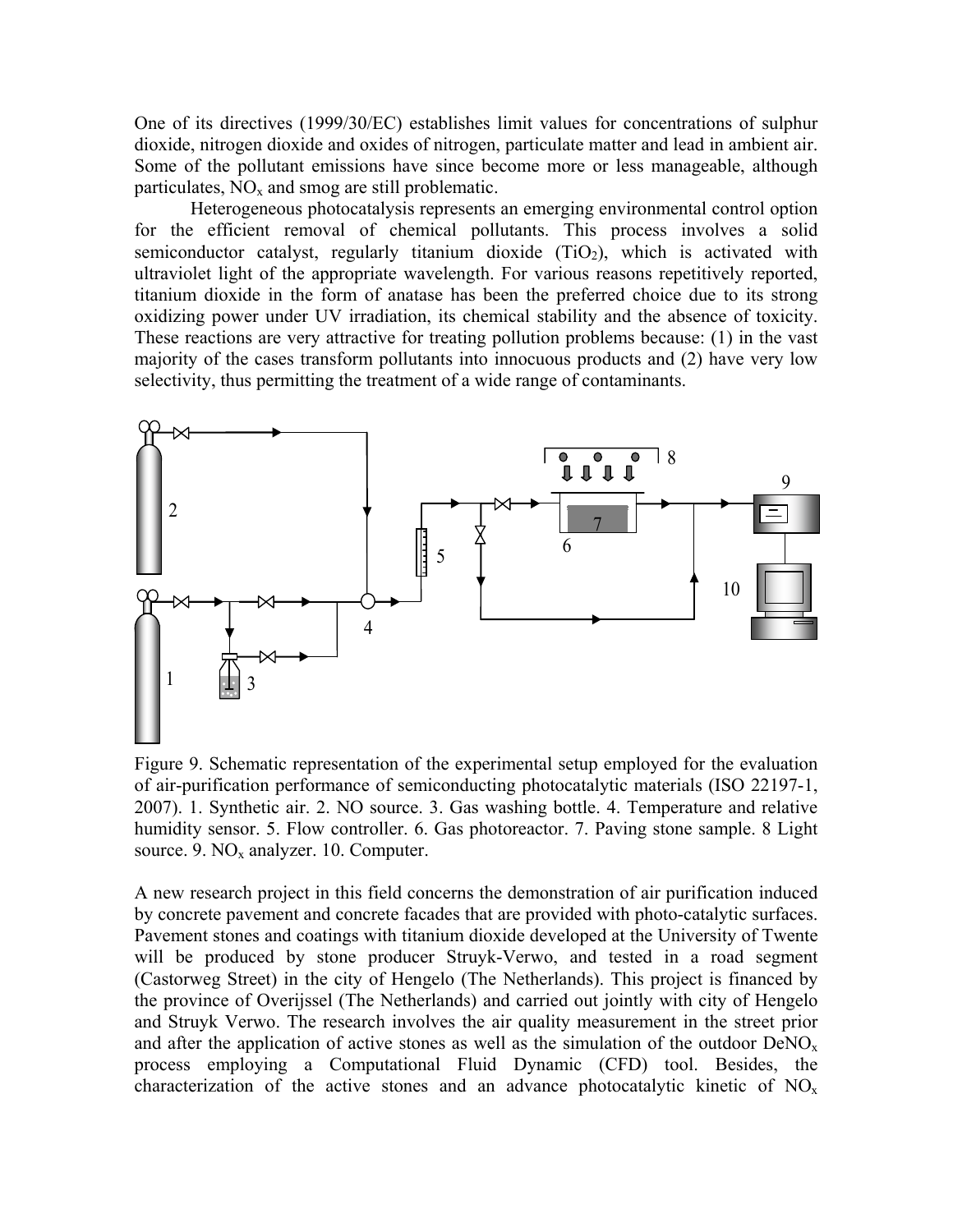degradation was developed in laboratory scale (Ballari et al. (2009a, 2009b)) in a standard photoreactor (ISO 22197-1, 2007) to assess these kind of photocatalytic materials (Figure 9). The preliminary air quality measurements prior to the application of photocatalytic active concrete stones in the Castorweg (Hengelo, The Netherlands) were already performed. According to the first  $DeNO<sub>x</sub>$  process simulations in the canyon street, a significant reduction of the pollution was found when a photocatalytic active surface in the street is applied (Figure 10).



Figure 10: NO concentration profiles in a canyon street with DeNOx stones containing titanium dioxide (left) and in a normal canyon street (right).

## **Durability of concrete**

## *Chloride binding*

One of the most problematic areas in the field of durability of concrete is its ability to resist the attack of marine environments or de-icing salts. In these cases, chloride ions can ingress the concrete structure. Another possible situation is the use of brackish water at the time of mixing, which would introduce chloride ions into the structure. In the case of reinforced concrete structures, the chloride ions can initiate the corrosion of the rebars, by propagation through the pore solution to the reinforcement level. These chloride ions can be either bound by the hydration products of the binder in concrete, or they can exist as free ions in the pore solution. Therefore, the ability of a concrete structure to resist chloride attack depends among others on its capacity to bind the chloride ions (Neville (1995), Justnes (1996), Yuan (2009)).

The most important reason for which chloride binding has been studied so far is the evaluation of corrosion of steel reinforcement due to chloride ingress in concrete structures. Other reasons include studying the hydration rate of cement in the presence of chloride salts and expansion caused by chloride reactions with hydration products (Ekolu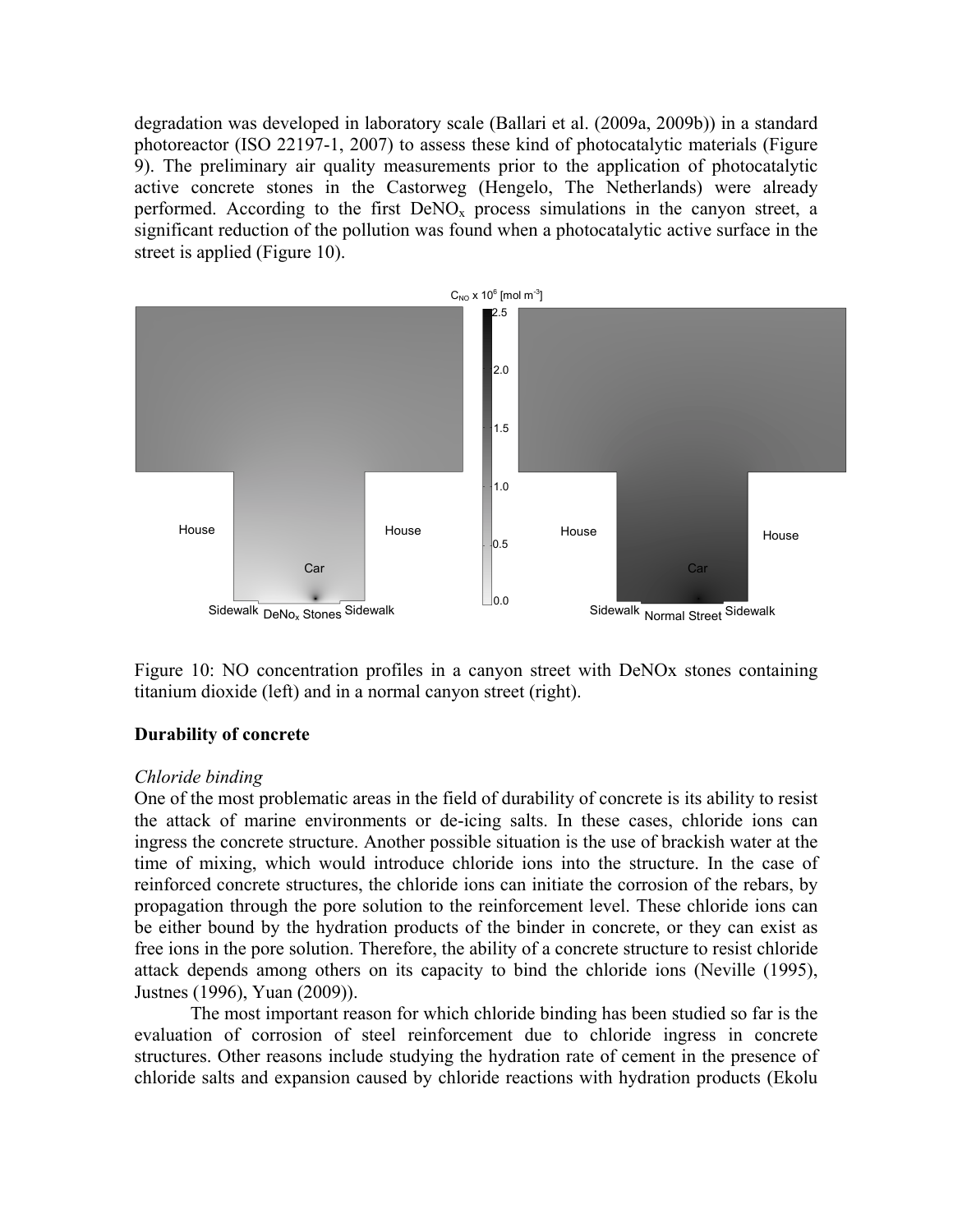et al. (2006)). Another purpose for this kind of investigation is to accumulate data in order to be able to predict the chloride ingress into concrete, using different numerical methods.

A promising new approach to these problems is the analysis of chemical reactions and physical interactions between the hydration products of binders and foreign ions. Knowledge of these phenomena would enable the design of new concrete mixes that are able to better resist chloride attack.

There are several factors that influence chloride binding. Perhaps the most important one is the way chloride ions were added to the concrete mix. Using this criteria, chloride ions can be divided in two categories: internal chloride (when the chloride solution is intermixed with the cement powder), or external chloride (when the chloride ions intrude in already hardened cement paste or concrete), as researched by Arya (1990), Larsen (1998), Zibara (2001) and Tang (1993). The more frequent case is the one of external chlorides, since the amount of internal chlorides is restricted and their use is currently discouraged.

There is an important distinction to be made between the different sources of chloride ions. The most studied two salts are calcium chloride and sodium chloride, which give different results due to their different binding mechanisms. Another interesting source of chloride ions that has been investigated is seawater (Arya (1990)). This approach is of a definite importance, bringing experimental studies closer to the practical engineering problems. The typical concentration of NaCl in seawater is fairly constant (e.g. the Atlantic Ocean: 3.3-3.7% wt., the North Sea: 3.4-3.5% wt., the Persian Gulf: 3.6-3.9% wt.). These concentrations (between 3.4 and 3.9% wt.) correspond to a range of 0.6-0.7 mol NaCl/ L seawater. Another reason for investigating NaCl as a source of chloride ions is its use in the rapid chloride migration (RCM) test. This widely-used accelerated test for determining chloride ingress into concrete uses a value for the concentration of the external solution of 2 mol NaCl/ L immersion solution (Tang (1993)).

The amount of bound chlorides has been related to the cement hydration products or to the cement mineral composition by many researchers. Justnes (1996) concluded, after an extensive literature review, that chloride binding into cementitious materials is dominated by the content of calcium aluminates and calcium aluminoferrites (by forming Friedel's salt). However, Neville (1995) argued that the hypothesis according to which the content of aluminates in cement is proportional to its chloride binding ability is only valid in the case of intermixed chlorides. His study states that the formation of Friedel's salt or chloroferrite from the aluminates takes place rapidly during hydration, while in the case of external chlorides, a smaller amount of chloroaluminates is formed, and that they may become dissociated under certain circumstances, releasing chloride ions so as to replenish those removed from the pore water by transport to the surface of the steel reinforcement. In regard to chloride binding, two main chloride binding mechanisms – through physical adsorption and through chemical reactions- are considered, along with quantifying the amount of chloride in the pore solution. Out of the considered hydration products in OPC hardened paste, two hydrated phases are known to be able to bind chloride ions- the calcium hydrosilicate (CSH) phase and the monosulphate (AFm) phase (Tang (1996), Larsen (1998), Zibara (2001)).

Chloride ions ingressed in the hardened cement paste can be divided into two large groups: free chloride ions, existing in the pore solution, and bound chloride ions, attached to various hydration products. Their sum constitutes the total chloride content of the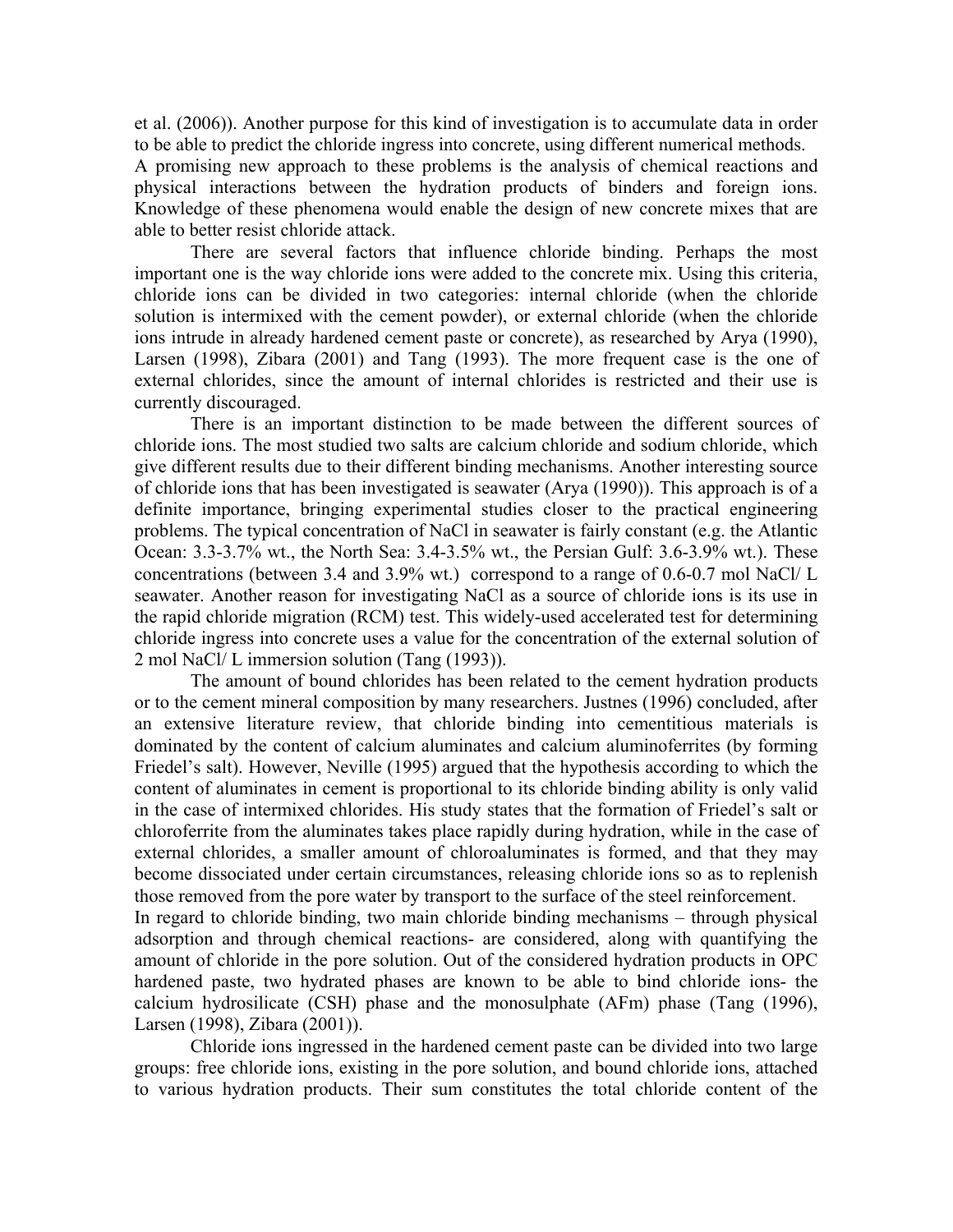hardened cement paste. New insights into the quantities of hydration products of OPC (Brouwers 2004, 2005) enables the evaluation of both free and bound chlorides, as well as total chlorides, in relation to the composition of cement. The quantities of hydration products can be calculated for saturated state hydration and for samples that have been dried to 11% rh after a certain time of hydration (the usual case in chloride binding experimental work). Total porosity of the hardened cement paste can be estimated, thus enabling the evaluation of the maximum content of free chlorides in the pore solution. The prediction of total chloride binding is facilitated by knowledge of the amounts of hydrated phases formed (CSH, AFm) that can physically or chemically bind chlorides.

## *Rapid migration tests*

As mentioned before, another approach to evaluating the durability of concrete exposed to chloride attack is the Rapid Chloride Migration test. The chloride penetration resistance of concrete is an important durability parameter. Usually it is expressed as the chloride ion diffusion coefficient – D  $[m^2/s]$ . To determine the transport properties of the chloride ion in concrete, several laboratory test method have been developed. The most accurate of them are based on the natural chloride diffusion process, thus the period of testing is usually very long (even up to several months). Furthermore, after the long time of exposure to the chloride solution, it is required to obtain the chloride concentration profile in the concrete – which is very laborious and costly.

 In view of these disadvantages an intensive research was conducted to develop a new (and more practical) test method and resulted in a few new techniques. Among these, a very innovative one – called the Rapid Chloride Migration (RCM) test - was developed and finally published by Tang (1996). To perform the RCM test, a  $Ca(OH)_{2}$ -saturated concrete disc is clamped in a rubber sleeve and then placed in the apparatus as shown in Figure 11. The sample is exposed to a chloride solution on one side, while a solution on the other side is chloride-free (NaOH solution). Then an electrical potential is applied between 2 electrodes immersed in the electrolytes and the chloride ions are forced to penetrate the concrete. Depending on the initial value of the current, the magnitude of the applied potential is selected (between 15 and 60 volts) as well as the testing time (from 8 up to 96 hours).



Figure 11 Schematic and actual Rapid Chloride Migration test set-up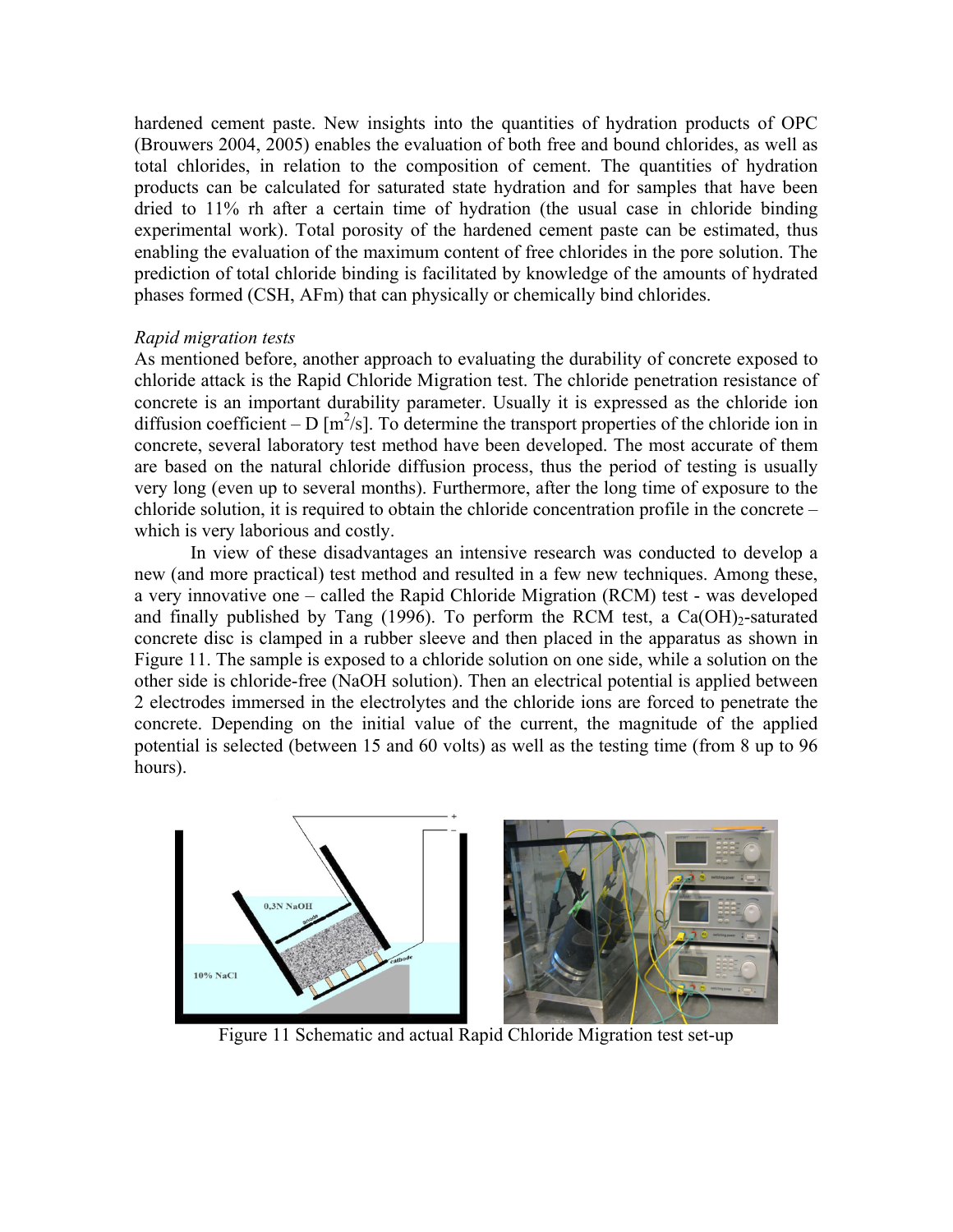Finally the sample is split and sprayed with a silver nitrate  $(AgNO<sub>3</sub>)$  solution. The chloride ions present in the concrete will react with the silver nitrate creating a whitish precipitate (AgCl). Then the penetration depth of the chloride ions can be measured, and based on this value the chloride ion migration coefficient  $(D_{RCM})$  can be calculated. The simplicity, the final output expressed as the chloride ion transport property in concrete, and finally the rapidity of the test are the biggest advantages of the RCM test method.

 However, a discussion about the scientific background of the method rose in the past few years and there are still many doubts and questions about it. One of the biggest controversy concerns the very sharp chloride concentration profile (Figure 12) which is assumed to calculate the output parameter of the test – chloride ion migration coefficient. It was reported by a few researchers (Castellote et al. (2002), Stanish (2002), Yuan (2007)) that the real chloride concentration profile is different (Figure 13).





profile assumed in the RCM procedure observed in concrete after the RCM test

The wrong assumption of the chloride concentration profile shape leads to the incorrectness of the solution of the mathematical model describing the migration process. A try of explanation of the real chloride concentration profile, presented by Stanish (2002), considers the influence of the pore structure on the transport of ions. However, the influence of the chloride binding in concrete on the chloride concentration profile obtained after the RCM test still has not been analyzed**.** The theoretical model of the RCM test assumes no chloride binding in concrete but the differences between the chloride concentration profiles could be well explained if the binding takes place in a significant scale. If it is proved that the binding process takes place and the effect is properly analyzed, it should be possible to improve the test method.

### **Gypsum (plasterboard) technology**

Gypsum plasterboard is used widely as fire proof material because of its good fire resistance, aesthetics, and low price. Just take Europe as an example, there are 160 quarries for gypsum in Europe and the number of employees is over 85.000 (Euro gypsum, 2008). However, during fire gypsum takes place dehydration reaction which can cause the failure of even the whole structure the gypsum plasterboard protects. One of the most difficult challenges to increase the fire resistance properties of gypsum plasterboard is to reduce the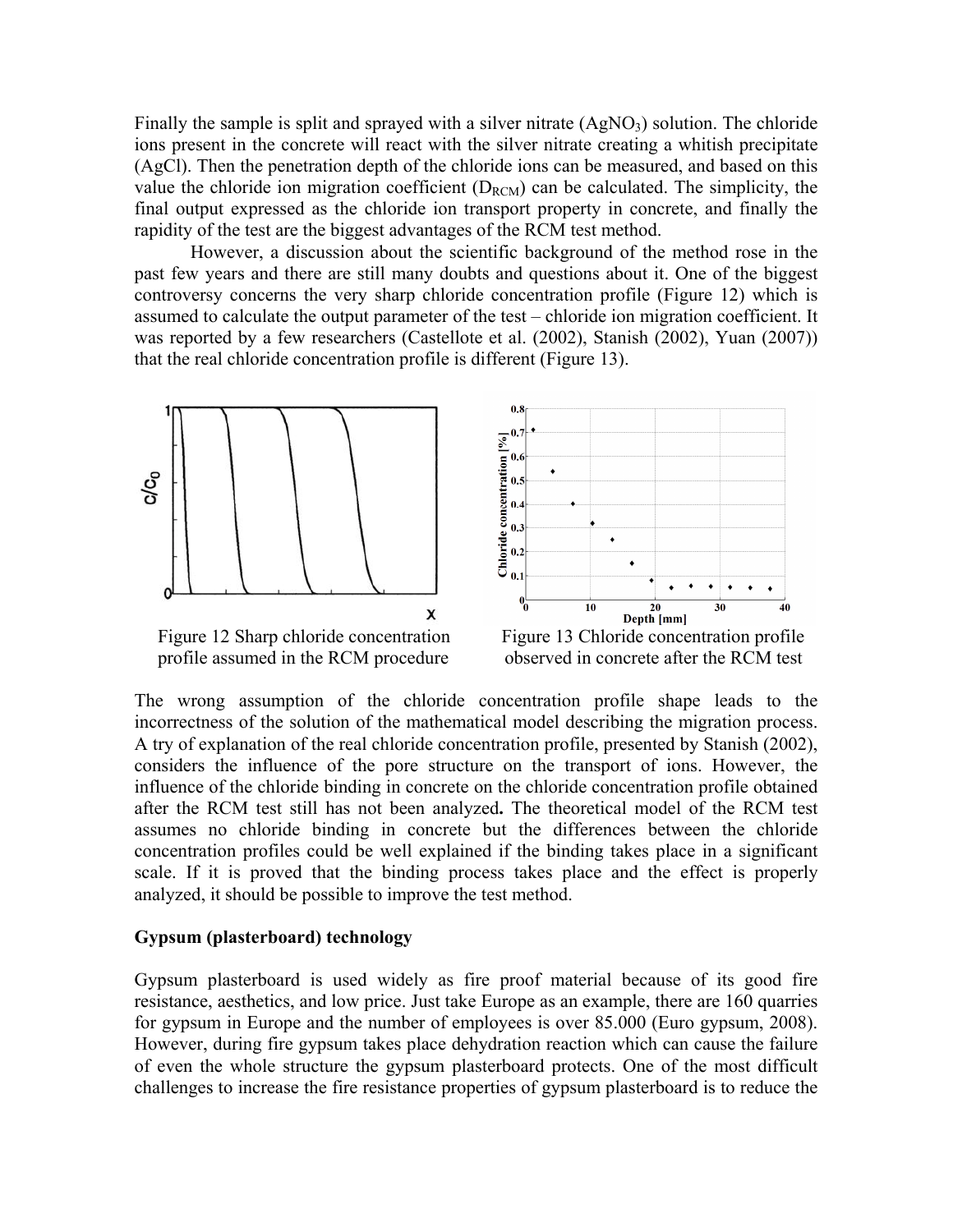shrinkage and cracks during fire. This research first addresses on the hydration of gypsum since it decides the microstructure development and then final properties of the gypsum. The void fraction of gypsum is studied experimentally because it influences strongly both the mechanical and thermal properties of the gypsum plasterboard. As one important thermal parameter of the gypsum plasterboard, thermal conductivity is studied with modelling method up to this stage.

#### *Water influence on void fraction*

Void fraction or porosity plays a very important role since it strongly influences not only the mechanical properties but also the thermal properties of the final gypsum plasterboard. The void fraction is composed of two parts with the first part caused by the volume contraction because of the conversion of hemihydrate to dihydrate via the solution phase and the second part caused by the evacuation of excess water after hydration reads (Brouwers, 2008).

$$
\varphi_{p} = \varphi_{s} + \varphi_{w} = \frac{m(1 - v_{n}/v_{w})w_{0}}{v_{h}/v_{w} + w} + \frac{w - mw_{0}}{v_{h}/v_{w} + w} = \frac{w - m w_{0}v_{n}/v_{w}}{v_{h}/v_{w} + w}
$$
(3)

Where  $\varphi_p$  and is the total volume fraction,  $\varphi_s$  the volume fraction due to structure shrinkage during hydration, and  $\varphi_w$  volume fraction of evacuation of excess water,  $v_h/v_w$  the specific volume ratio of hemihydrate/free water (0.36 for α- and 0.38 for β-hemihydrate),  $v_n/v_w$  the specific volume ratio of crystal water/free water (0.81 for  $\alpha$ - and 0.71 for β-hemihydrate), w the water/hemihydrate ratio, and  $w_0$  the water requirement for the hydration reaction (0.186 for both α- and β-hemihydrate).

Substituting the values of  $\alpha$ -hemihydrate into equation (4) for full hydration an expression of the void fraction is obtained which is the same as Schiller (1958), who proposed this equation also assuming the volume keeps constant during hydration. An expression is obtained to describe the void fraction of gypsum generated with βhemihydrate by substituting the values of β-hemihydrate reads.

$$
\varphi_p = \frac{w - 0.13m}{w + 0.38}
$$
\n(4)

The influence of water on void fraction is studied by experiments and the proposed model is verified by experimental results shown in Figure 14 using β-hemihydrate in full hydration case. Results clearly show the void fraction increases with the increase of water. The perfect agreement between the model value from equation (4) and the experimental data shows clearly the validity of the proposed model.



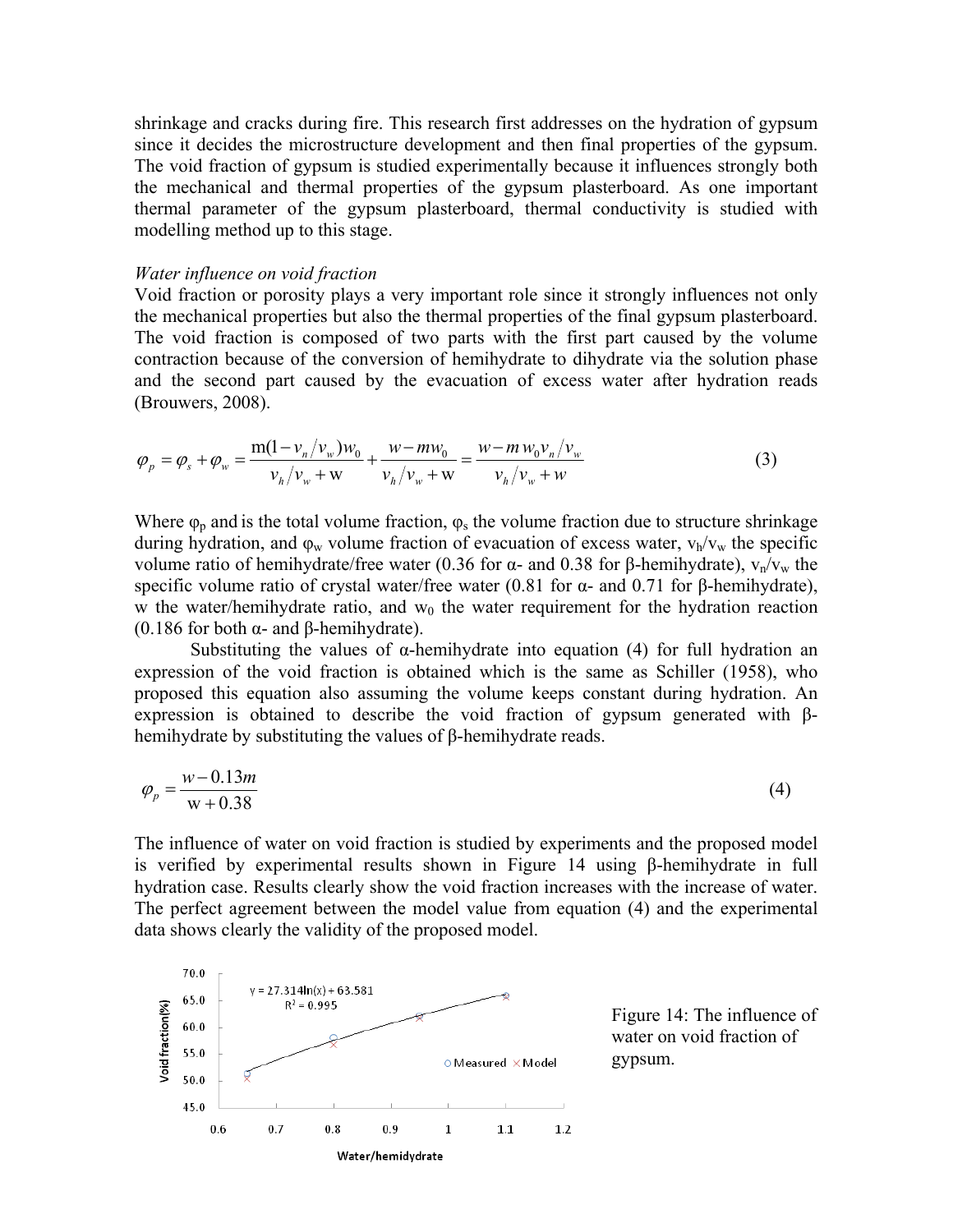## *Thermal conductivity*

The thermal conductivity is one very important thermal parameters of gypsum plasterboard because it plays an important role in fire behaviour. The thermal conductivity becomes more complicated for porous media, which consists of different phases. Kaviany (1995) points out that the heat conduction through fully saturated matrix depends on the structure of the matrix and the thermal conductivity of each phase.

One of the most difficult aspects of the analysis of heat conduction through a porous medium is the structural modelling. The thermal conductivity of the solid phase is generally larger than that of the fluid; the manner in which the solid is interconnected influences the conduction. Plasterboard consists of a solid phase and water/air mix in the voids. The thermal conductivity of the voids depends strongly on the amount of moisture (absorbed water) in the voids, since the thermal conductivity of water is 23 times the thermal conductivity of air.

The thermal conductivity of gypsum plasterboard up to a temperature of 105°C can be described best by a three-phase system as first introduced by Somerton et al. (1973). This method requires information about the thermal conductivities which are provided by two-phase systems and the saturation of the voids. The two two-phase systems govern the cases with no saturation and full saturation of the voids.

For the two-phase system the Zehner and Schlünder equation with a shape-factor of 5 yields good results. Furthermore, a moisture content of 2.8 % on plasterboard mass is needed to explain the thermal conductivity of the board, which is in line with the values reported in literature (Thomas (2002), Ang and Wang (2004)), and here it appears to depend only on the gypsum content of the solid phase.

Using this moisture content of 2.8%, and the equations of Zehner and Schlünder (1970) with shape factor of 5 and Somerton et al. (1973), measured values for the thermal conductivity of several plasterboards from literature up to 105°C can be predicted excellently. For more elevated temperatures, the two-phase equations (air/solid) also proves to be useful, when one takes account of the appropriate changes in the type of solid (dehydration, decarbonation) and volume (void fraction). Figure 15 shows the results of simulation of thermal conductivity at elevated temperatures.



Figure 15: Simulated thermal conductivity according to the proposed model (thin line) and experimental thermal conductivity (Mehaffey, 1994).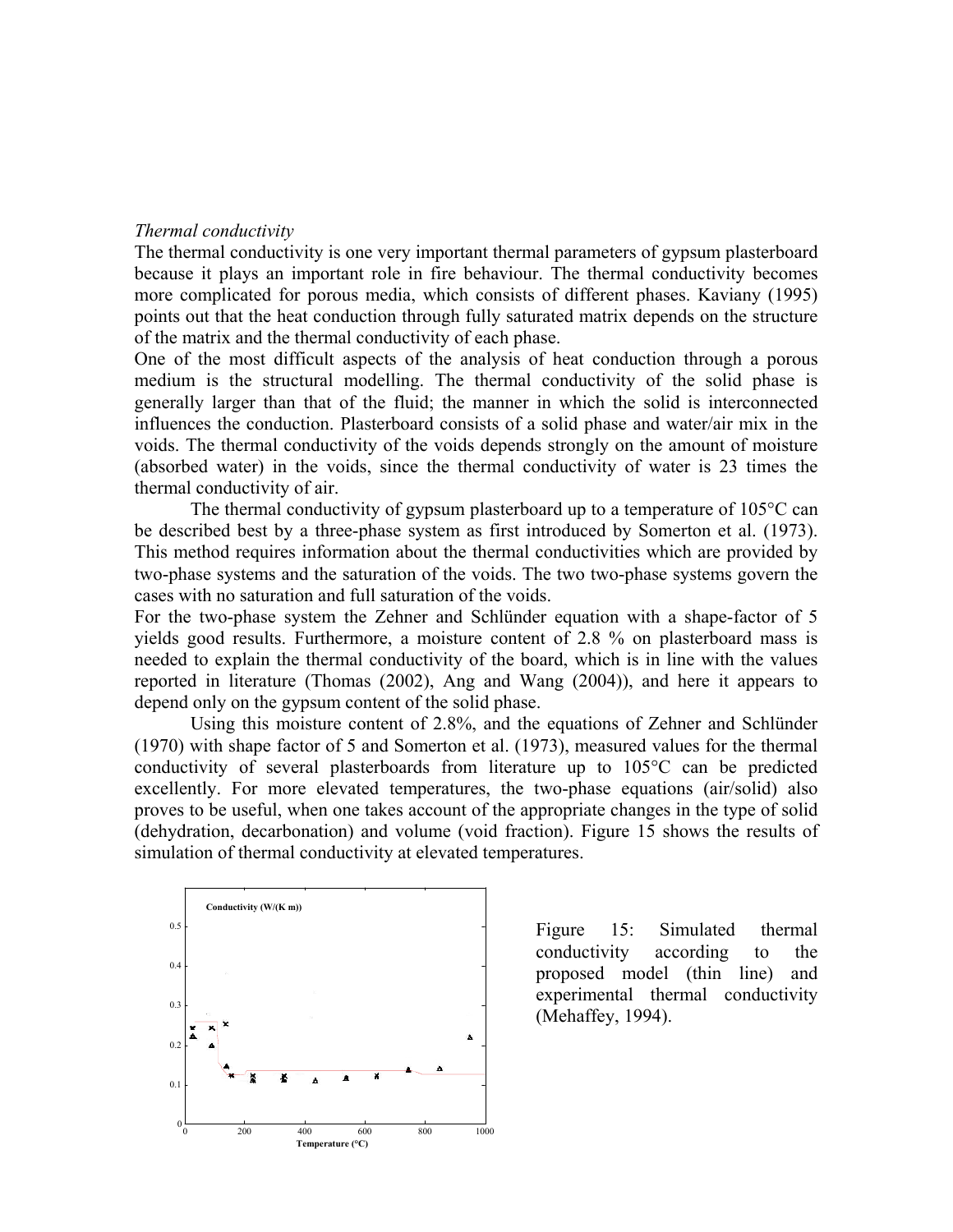## **Conclusions**

In this paper, examples are given of the modeling and the technical applications of the binders cement, lime and hemi-hydrate, and the resulting products, such as concrete. By the consequent and systematic use of *mineral oxide engineering* and *particle size engineering*, these products outperform in regard to technical properties, sustainability and costs.

The *particle size engineering* approach is based on the packing and internal specific surface area of all solids in a mix. Up to now, already 27 binders (cements, lime, calcium sulphates), 45 fillers (natural stone waste, fly ashes, granulated slags,  $TiO<sub>2</sub>$  powders etc), 15 sands and 13 gravels (primary, recycled) have been characterized in regard to their PSD (from 10 nm to 32 mm) and specific surface area, and this number is steadily growing. They can all be combined in the newly developed mix design software tool. This mix design method renders the common binders cement, lime and hemi-hydrate into high-tech materials.

Based on *mineral oxide engineering*, the reactivity of the binders and their hydration can be simulated, and the effect of additions (e.g. by-products) evaluated. Furthermore, the 3-D simulation of the prevailing cement packing and subsequent chemical reactions has proven to be a useful design tool.

Some of the technical properties that have to deal with the durability of materials and/or a structure are more difficult to assess (than for instance the 28 days compressive strength) and to fit in a performance-based product design. For concrete, to assess the susceptibility to chloride ingress and rebar corrosion, accelerated tests are developed (such as Rapid Chloride Migration test, RCM). In order to understand and optimize the chloride binding capacity, again *mineral oxide engineering* can be deployed.

Summarizing, the combined *particle size engineering* and *mineral oxide engineering* presented here, enable a cost effective and sustainable development of civil and residential structures.

## **Acknowledgements**

The author wishes to express his gratitude towards the following sponsors of his research (group):

- The Cornelis Lely Foundation;

- The European Commission (FP6 Integrated Project I-Stone, Proposal No. 515762-2 and FP6 Integrated Project I-SSB, Proposal No. 026661-2);

- SenterNovem (EOS Lowex, No. LT02003).

- The user/sponsor group "Cement-Immobilisates-Concrete", consisting of (in chronological order of joining): Bouwdienst Rijkswaterstaat, Rokramix, Betoncentrale Twenthe, Graniet-Import Benelux, Kijlstra Beton, Struyk Verwo Groep, Hülskens, Insulinde, Dusseldorp Groep, Eerland Recycling, Enci, Provincie Overijssel, Rijkswaterstaat Directie Zeeland, A&G Maasvlakte, BTE, Alvon Bouwsystemen and V.d Bosch Beton.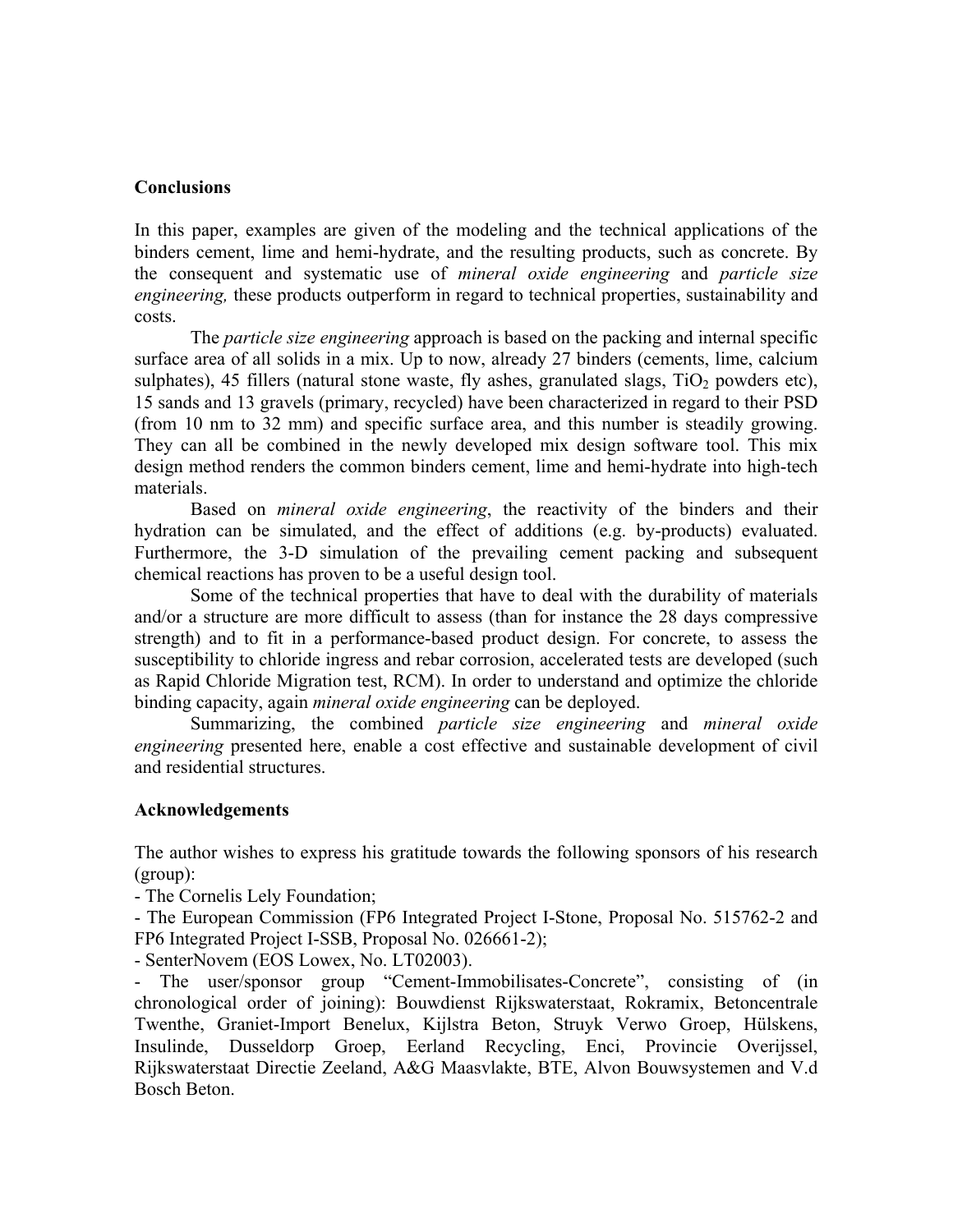Furthermore, the contributions of the following researchers are acknowledged, Dipl.-Ing. M. Hunger, Dipl.-Ing. G. Hüsken, A.G. Entrop M.Sc., Ir. A.C.J. de Korte, Q. Yu M.Sc., Dr. M.M. Ballari, P. Spiesz M.Sc. and Dipl. Eng. M.V.A. Marinescu, as well as the technical support from Ing. G.H. Snellink and Mr. J. Dogger.

# **Literature**

Ang, C. N., and Y.C. Wang (2004), The effect of water movement on specific heat of gypsum plasterboard in heat transfer analysis under natural fire exposure. Construction and Building Materials, vol. 18, p. 505-515.

Arya, C., Buenfeld, N.R. and J.B. Newman (1990): Factors Influencing Chloride-binding in Concrete, Cem. Concr. Res., vol. 20, p. 291-300.

Bornemann, R (2005), Untersuchung zur Modellierung des Frisch- und Festbetonverhaltens erdfeuchter Betone, PhD Thesis, University of Kassel (189 p.), 26 January 2005, Kassel, Germany (in German).

Ballari, M.M., Hunger, M., Hüsken, G. and H.J.H. Brouwers (2009a), Heterogeneous Photocatalysis Applied to Concrete Pavement for Air Remediation,  $3<sup>rd</sup>$  International Symposium on Nanotechnology in Construction, Prague, Czech Republic.

Ballari, M.M., Hunger, M., Hüsken, G. and H.J.H. Brouwers (2009b), Photocatalytic Concrete Stones with  $TiO<sub>2</sub>$  for Atmospheric NO<sub>x</sub> Removal, 17<sup>th</sup> Ibausil (Internationale Baustofftagung/International Conference on Building Materials), Weimar, Germany.

Brouwers, H.J.H. and R.J. van Eijk (2003), Alkali concentrations of pore solution in hydrating OPC, Cement and Concrete Research, vol. 33, p. 191-196.

Brouwers, H.J.H. (2004), The work of Powers and Brownyard revisited: Part 1, Cement and Concrete Research, vol. 34, p. 1697-1716.

Brouwers, H.J.H. (2005), The work of Powers and Brownyard revisited: Part 2, Cement and Concrete Research, vol. 35, p. 1922-1936.

Brouwers, H.J.H. and H.J. Radix (2005), Self-compacting concrete: theoretical and experimental study, Cement and Concrete Research, vol. 35, p. 2116-2136.

Brouwers, H.J.H. (2006), The packing fraction of random geometric packings, Physical Review E 74, 031309-1-031309-14, Erratum, ibid, 069901(E) (2006)..

Brouwers, H.J.H. (2009), A hydration model for Portland cement using the work of Powers and Brownyard (in press).

Castellote M., Andrade, C. and C. Alonso (2002), Accelerated simultaneous determination of the chloride depasivation threshold and of the non-stationary diffusion coefficient values, Corrosion Science, vol. 44, 2409-2424.

Chen, W. and H.J.H. Brouwers (2007a), Reaction models for alkali-activated slag, Journal of Materials Science, vol. 42, 428-443.

Chen, W. and H.J.H. Brouwers (2007b), Reaction models for slag blended cement, Journal of Materials Science, vol. 42, 444-464.

Chen, W. (2007), Hydration of slag cement; theory, modeling and application, PhD Thesis, University of Twente (223 p.), 25 January 2007, Enschede, The Netherlands.

De Larrard, F. and T. Sedran (1994), Optimization of ultra-high-performance concrete by the use of a packing model, Cement and Concrete Research, vol. 24, p. 997-1009.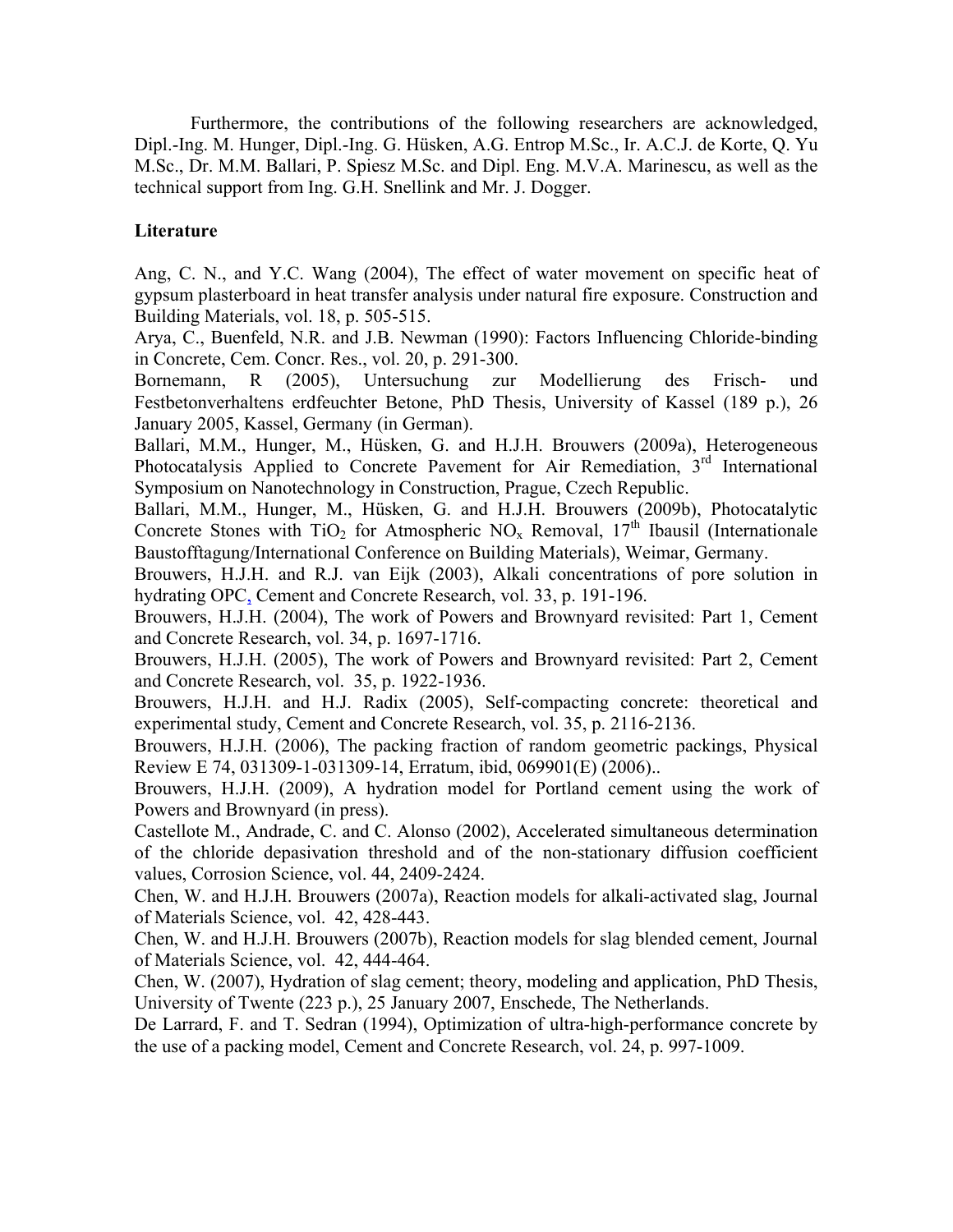Ekolu, S.O., Thomas, M.D.A. and R.D. Hooton (2006), Pessimum effect of externally applied chlorides on expansion due to delayed ettringite formation: Proposed mechanism, Cem. Concr. Res., vol. 36, p. 688-696.

EU - The Council of the European Union (1999), Council Directive 1999/30/EC - Relating to Limit Values for Sulphur Dioxide, Nitrogen Dioxide and Oxides of Nitrogen, Particulate Matter and Lead in Ambient Air.

Eurogypsum (2008), http://www.eurogypsum.org/industry\_01.html

Féret, R. (1892), Sur la compacité des mortiers hydrauliques, Ann. Ponts Chaussée, mémoires et documents, Série 7, no. IV, p. 5-164 (in French).

Fujishima, A., Hashimoto, K. and Watanabe, T.,  $(1999)$ , TiO<sub>2</sub> Photocatalysis Fundaments and Applications, Chiyoda-ku, Tokyo.

Fuller, W.B. and S.E. Thompson (1907), The laws of proportioning concrete, Trans. Am. Soc. Civ. Eng., vol. 33, p. 222-298.

Hunger, M. and H.J.H. Brouwers (2008), Natural stone waste powders applied to SCC mix design, Restoration of Buildings and Monuments (Bauinstandsetzen und Baudenkmalpflege), vol. 14, p. 131-140.

Hunger, M. (2009), Development of eco Self Compacting Concrete, Ph.D. Thesis, in progress.

Hüsken, G. and H.J.H. Brouwers (2008). A new mix design concept for earth-moist concrete: A theoretical and experimental study, Cement and Concrete Research, vol. 38, p. 1246–1259.

ISO 22197-1 (2007), Fine Ceramics (Advanced Ceramics, Advanced Technical Ceramics) ÷ Test Method for Air Purification Performance of Semiconducting Photocatalytic Materials  $\div$  Part 1: Removal of Nitric Oxide, First edition.

Justnes, H. (1996), A Review of Chloride Binding in Cementitious Systems, Cement and concrete, Trondheim, Norway.

Juvas, K.J. (1996). Very dry Precasting concretes. In: Production Methods and Workability of Concrete, Proceedings of the International RILEM Conference, E & FN Spon, London, p. 125-140.

Kaviany, M. (1995). Principles of Heat Transfer in Porous Media (Second ed.). Berlin, Germany: Springer.

Larsen, C.K. (1998), "Chloride binding in concrete-Effect of surrounding environment and concrete composition", Ph.D. Thesis, The Norwegian University of Science and Technology, Norway.

Mehaffey, J. R., Cuerrier, P., and G. Carisse (1994). A model for predicting heat transfer through gypsum-board/wood-stud walls exposed to fire. Fire and Materials, vol. 18, p. 297-305.

Mullin, J.W. (1972), *Crystalisation*. Second ed., London: Butterworth and Co (Publishers) Ltd.

Nagataki, S. (1998), Present state of superplasticizers in Japan, International Symposium on Mineral and Chemical Admixtures in Concrete, April 1998, Toronto, Canada.

Neville, A. (1995): Chloride Attack of Reinforced Concrete: an overview, Materials and Structures, vol. 28, p. 63-70.

Plum, N.M. (1950), The predetermination of water requirement and optimum grading of concrete under various conditions, Building Research Studies No. 3/Statens